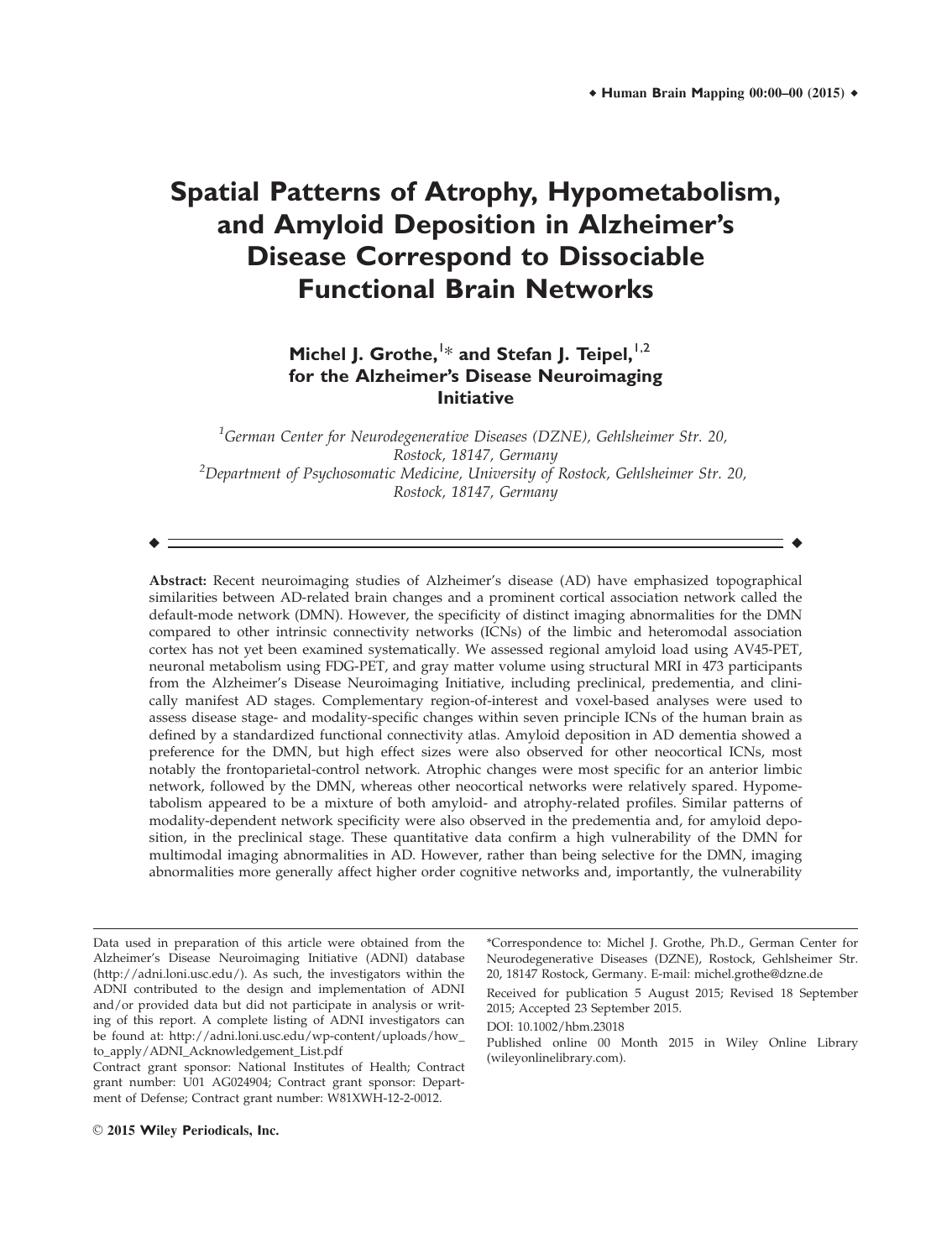profiles of these networks markedly differ for distinct aspects of AD pathology. *Hum Brain Mapp* 00:000–000, 2015. © 2015 Wilev Periodicals, Inc.  $\odot$  2015 Wiley Periodicals, Inc.

Key words: default mode network; intrinsic connectivity networks; resting-state functional MRI; AV45- PET; FDG-PET; mild cognitive impairment; preclinical; predementia; voxel-based

r r

## **INTRODUCTION**

Alzheimer's disease (AD) is a neurodegenerative brain disorder that is characterized by molecular alterations in the form of amyloid plaques and neurofibrillary tangles, which are accompanied by neuronal dysfunction, degeneration, and ultimately neuronal loss. Early neuropathological studies have shown that the pathologic alterations in AD are not randomly distributed throughout the entire brain but appear to specifically affect discrete neuronal systems corresponding to limbic and heteromodal association areas of the cortex, whereas primary sensory-motor areas are relatively spared [Braak and Braak, 1991]. However, the exact nature of these neuronal systems and the shared characteristics that render them particularly vulnerable to AD pathology has remained elusive so far.

Research on the regional specificity of AD-related brain changes has been greatly facilitated by the development of neuroimaging techniques that allow imaging diverse aspects of AD pathology in the living human brain, most notably PET-based imaging of amyloid deposition and neuronal hypometabolism, as well as high-resolution MRI for the assessment of regional gray matter atrophy. In addition, recent advances in functional imaging techniques have led to new insights regarding the network-level organization of interconnected neuronal systems in the human brain. Thus, resting-state functional MRI (rs-fMRI) studies have provided substantial evidence that the human brain can be subdivided into consistent sets of functional brain networks based on their interregional coherence of spontaneous activity fluctuations during rest [Power, et al., 2011; Smith, et al., 2009; Yeo, et al., 2011]. Observations of topographical similarities between regional patterns of ADrelated imaging abnormalities and a specific network called the default-mode network (DMN) have led to the

| AD          | Alzheimer's disease             |
|-------------|---------------------------------|
| <b>DMN</b>  | default-mode network            |
| <b>FWHM</b> | full-width at half maximum      |
| <b>FPN</b>  | frontoparietal-control network  |
| GOF         | goodness-of-fit                 |
| <b>ICA</b>  | independent component analysis  |
| <b>ICNs</b> | intrinsic connectivity networks |
| <b>SMN</b>  | somatomotor networks            |
| <b>SUVR</b> | standard uptake value ratios    |
| <b>TIV</b>  | total intracranial volume       |

popular claim that AD pathology may specifically target this functional brain network typically involved in introspective cognition and autobiographical memory [Buckner, et al., 2005; Fjell, et al., 2013; Oh, et al., 2014; Seeley, et al., 2009; Shin, et al., 2010; Sperling, et al., 2009; Tosun, et al., 2011].

However, although AD-related imaging abnormalities within the DMN are well replicated research findings, the specificity of the pathologic changes for the DMN compared to other functional networks has received considerable less attention so far. Thus, if assessed at all, the specificity of imaging abnormalities for the DMN was typically demonstrated in comparison to alterations in sensory-motor networks, hence providing little evidence for the increased vulnerability of the DMN compared to other functional brain networks implicated in higher cognitive functions [Drzezga, et al., 2011; Royall, et al., 2012; Sala-Llonch, et al., 2010; Zhu, et al., 2013].

At least two recent observations warrant a more detailed examination of the network-specificity of AD-related neuroimaging abnormalities. First, detailed mappings of the brain's functional network structure indicate that anatomically broadly defined sites of AD-typical neurodegeneration, such as posterior cingulate/precuneus, temporoparietal associative cortex, or medial temporal lobe (MTL) [Villeneuve, et al., 2015], are not functionally homogeneous structures but cover distinct nodes of dissociable large-scale functional brain networks [Leech, et al., 2012; Mars, et al., 2012; Ranganath and Ritchey, 2012; Yeo, et al., 2011]. Second, several studies using multimodal imaging assessments of AD-related brain changes have described noticeable divergences in the regional profiles of amyloid deposition, hypometabolism, and gray matter atrophy [Edison, et al., 2007; Kljajevic, et al., 2014; La Joie, et al., 2012; Mosconi, et al., 2013], and it is not clear how these inter-modality differences relate to the network-specificity of imaging abnormalities in AD.

In the present study we used rich multimodal imaging data of a large study sample, including preclinical, predementia, and clinically-manifest AD stages, to robustly estimate ADrelated patterns of amyloid deposition, hypometabolism, and gray matter atrophy, and assessed their correspondence with the principle functional networks of the human brain as defined by a standardized functional connectivity atlas based on rs-fMRI data of 1000 healthy young adults. To test the sensitivity of our findings for the a priori selection of a specific functional network parcellation, we additionally used a complementary data driven approach based on independent component analysis (ICA) of rs-fMRI data from an independent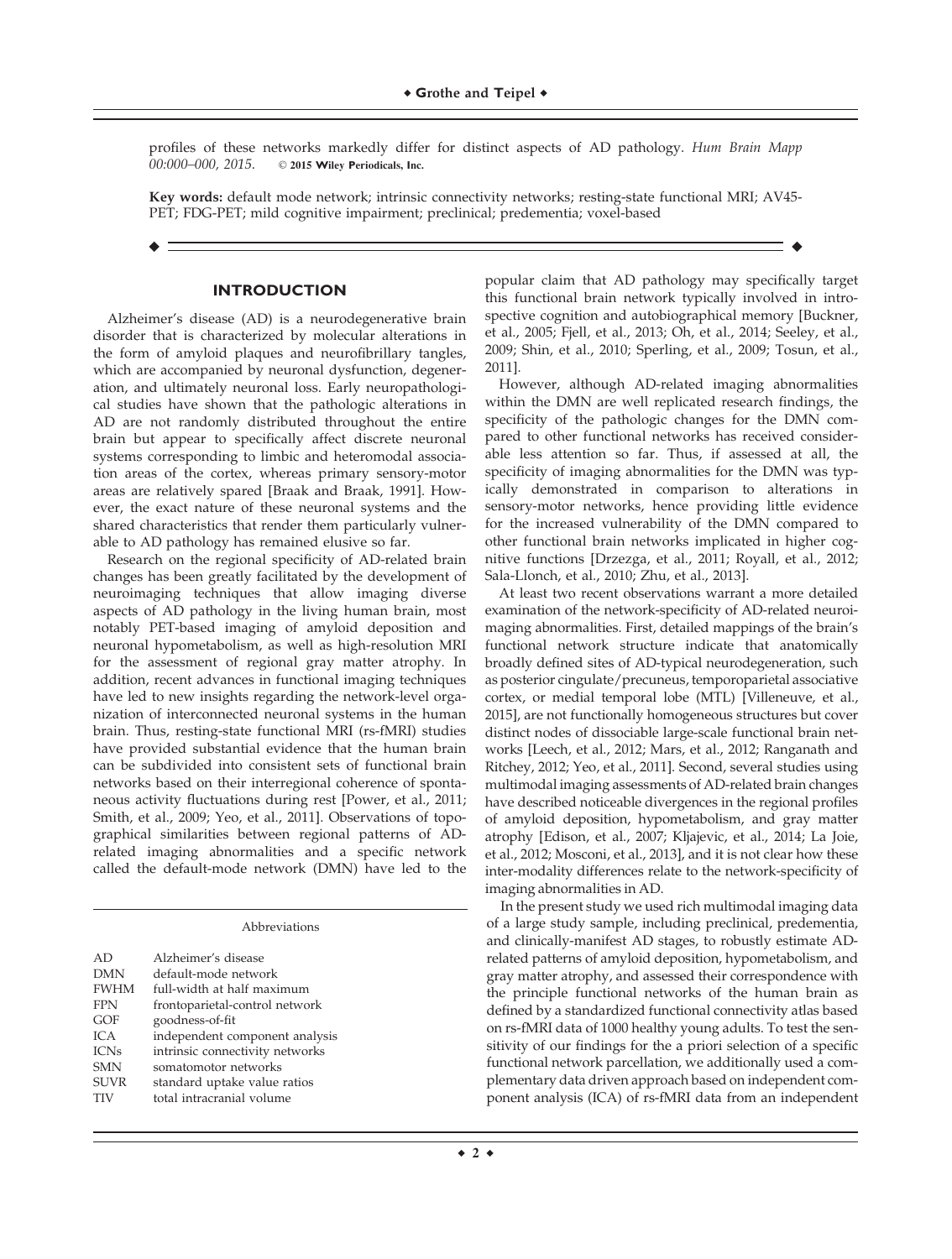sample of healthy subjects spanning the age range from adolescence to advanced age.

## **MATERIAL AND METHODS**

#### **Data Source**

Data used in the preparation of this article were obtained from the ADNI database (adni.loni.usc.edu). The ADNI was launched in 2003 by the National Institute on Aging, the National Institute of Biomedical Imaging and Bioengineering, the Food and Drug Administration, private pharmaceutical companies and non-profit organizations, with the primary goal of testing whether neuroimaging, neuropsychologic, and other biologic measurements can be used as reliable in-vivo markers of AD pathogenesis. A fuller description of ADNI and up-to-date information is available at [www.adni-info.org.](http://www.adni-info.org)

#### **Subjects**

AV45- and FDG-PET as well as structural MRI scans were retrieved from the ADNI-GO and ADNI-2 extensions of the ADNI project and included imaging data of 179 cognitively normal elderly subjects (CN), 269 subjects with early stage mild cognitive impairment (EMCI), 134 subjects in a more advanced stage of MCI (LMCI), and 85 subjects with AD dementia.

Detailed inclusion criteria for the diagnostic categories can be found at the ADNI website ([http://www.adni.loni.](http://www.adni.loni.usc.edu/methods) [usc.edu/methods/](http://www.adni.loni.usc.edu/methods)). Briefly, CN subjects have Mini Mental Status Examination (MMSE) scores between 24 and 30 (inclusive), a  $CDR = 0$ , are non-depressed, non-MCI, and non-demented. EMCI subjects have MMSE scores between 24 and 30 (inclusive), a subjective memory concern reported by subject, informant, or clinician, objective memory loss measured by education adjusted scores on delayed recall (one paragraph from Wechsler Memory Scale Logical Memory II; education adjusted scores:  $\geq$ 16 years:  $9-11$ ;  $8-15$  years:  $5-9$ ;  $0-7$  years:  $3-6$ ), a CDR = 0.5, absence of significant levels of impairment in other cognitive domains, essentially preserved activities of daily living, and an absence of dementia. Diagnosis of LMCI differs from that of EMCI only in a higher degree of objective memory impairment (education adjusted scores: $\geq$ 16 years:  $\leq$  8; 8-15 years:  $\leq$  4; 0-7 years:  $\leq$  2). Subjects with AD dementia have initial MMSE scores between 20-26 (inclusive), a  $CDR = 0.5$  or 1.0 and fulfill NINCDS-ADRDA criteria for clinically probable Alzheimer's disease [McKhann, et al., 1984].

Diagnostic groups were dichotomized into amyloidpositive  $(+)$  and amyloid-negative  $(-)$  subgroups, based on AV45-PET evidence of global amyloid pathology indicative of AD. Cortex-to-whole cerebellum AV45 standard uptake value ratios (SUVR) have been calculated and made available on the ADNI server by one of the ADNI PET core laboratories (Jagust Lab, UC Berkley). Based on these values, amyloid-positivity was established using a recommended threshold of SUVR $\geq$  1.11 [Landau, et al., 2013].

Amyloid-negative MCI and AD subjects were omitted from analyses, which resulted in a final sample size of 473 subjects: 126 CN- subjects, representing the control group, and 53  $CN+$ , 126  $EMCI+$ , 93  $LMCI+$ , and 75 AD+ subjects, representing preclinical, early and late predementia, and clinically manifest AD groups, respectively [Albert, et al., 2011; McKhann, et al., 2011; Sperling, et al., 2011].

#### **Imaging Data Acquisition**

ADNI-GO/-2 MRI data were acquired on multiple 3-T MRI scanners using scanner-specific T1-weighted sagittal 3D MPRAGE sequences. In order to increase signal uniformity across the multicenter scanner platforms, original MPRAGE acquisitions in ADNI undergo standardized image pre-processing correction steps. AV45- and FDG-PET data were acquired on multiple instruments of varying resolution and following different platform-specific acquisition protocols. Similar to the MRI data, PET data in ADNI undergo standardized image pre-processing correction steps aimed at increasing data uniformity across the multicenter acquisitions. More detailed information on the different imaging protocols employed across ADNI sites and standardized image pre-processing steps for MRI and PET acquisitions can be found on the ADNI website (<http://adni.loni.usc.edu/methods>/)

## **Imaging Data Processing**

Imaging data were processed by using statistical parametric mapping (SPM8, Wellcome Trust Center for Neuroimaging) and the VBM8-toolbox ([http://dbm.neuro.uni](http://dbm.neuro.uni-jena.de/vbm)[jena.de/vbm/](http://dbm.neuro.uni-jena.de/vbm)) implemented in MATLAB R2013b (Math-Works, Natick, MA) as described previously [Grothe, et al., 2014; Teipel, et al., 2014].

#### MRI processing

First, MRI scans were automatically segmented into gray matter (GM), white matter (WM), and cerebrospinal fluid (CSF) partitions of 1.5 mm isotropic voxel-size using the segmentation routine of the VBM8-toolbox. The resulting GM and WM partitions of each subject in native space were then high-dimensionally registered to an aging/ADspecific reference template from a previous study [Grothe, et al., 2013] using the DARTEL algorithm [Ashburner, 2007]. Individual flow-fields resulting from the DARTEL registration to the reference template were used to warp the GM segments and voxel-values were modulated for volumetric changes introduced by the high-dimensional normalization, such that the total amount of GM volume present before warping was preserved. Finally, for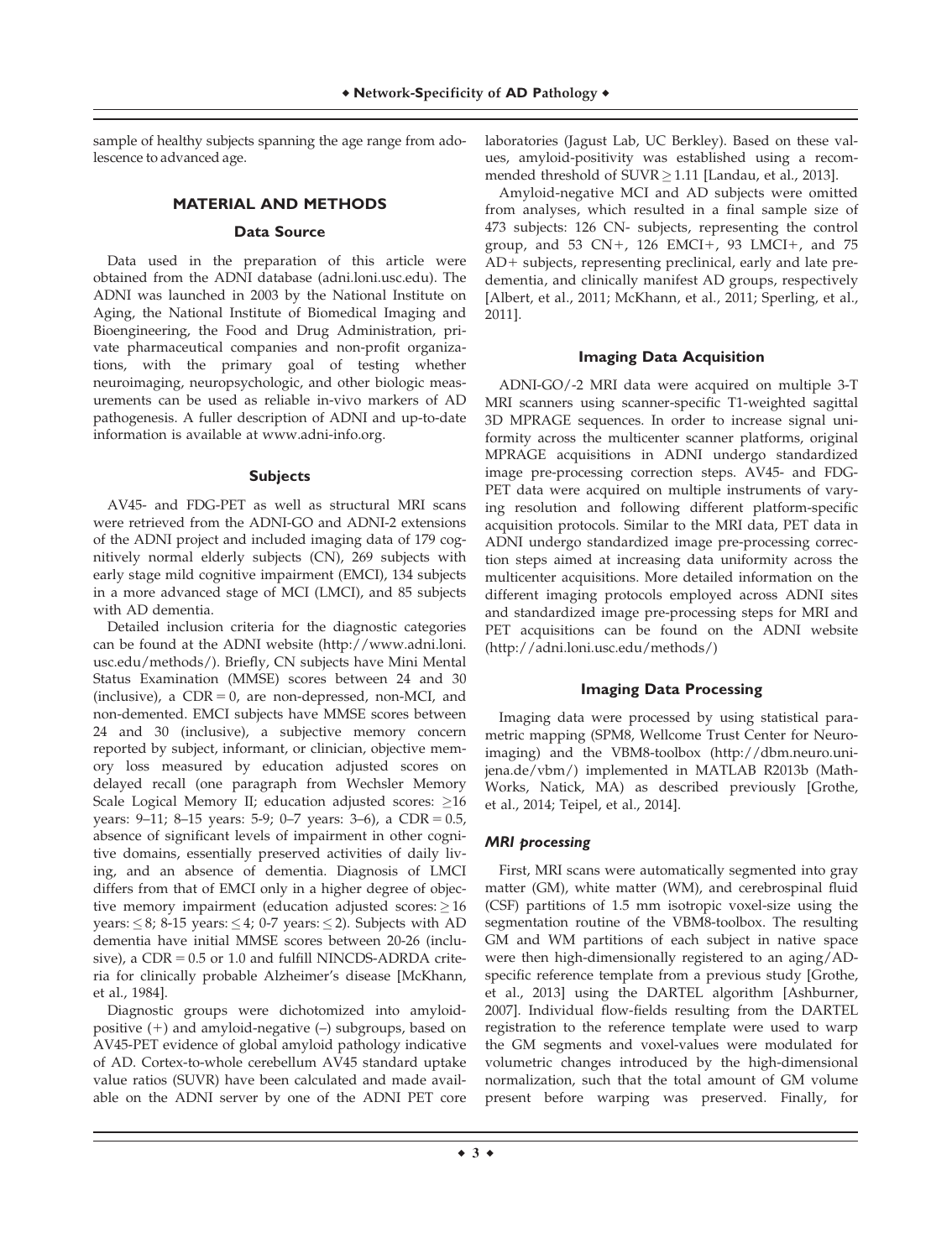## **+ Grothe and Teipel**  $\triangle$



#### **Figure 1.**

**Overview of the intrinsic connectivity networks**. The figure shows standardized maps of seven intrinsic connectivity networks as published by Yeo et al. (2011), projected on the cortical surface and a midsagittal section of the reference template. Red: default mode network, yellow: frontoparietal-control

voxel-based analyses modulated warped GM segments were smoothed with a Gaussian smoothing kernel of 8 mm full-width at half maximum (FWHM). All preprocessed GM maps passed a visual inspection for segmentation and registration accuracy.

## PET data processing

Each subject's AV45- and FDG-PET scans were rigidly coregistered to a skull-stripped version of the corresponding structural MRI scan and warped (without modulation) to the aging/AD-specific reference space using the deformation fields derived from the registration of the MRI scan. Skull-stripping of the structural MRI scan was performed by multiplication with a binary mask of the combined GM and WM tissue partitions. In order to limit signal spill over from surrounding WM and CSF tissue, voxels with a GM probability of less than 50% in the aging/AD template were removed from the warped PET scans. For voxel-based analyses, preprocessed AV45- and FDG-PET scans were proportionately scaled by mean uptake values within the cerebellum and the pons, respectively, and smoothed with a Gaussian smoothing kernel of 8 mm FWHM.

#### **Definition of Intrinsic Connectivity Networks**

Definition of ICNs was based on a recently published functional parcellation scheme of the human brain into seven major functional connectivity networks, including the DMN, frontoparietal-control network (FPN), dorsal- (DAN) and ventral attention networks (VAN), limbic network (LIN), as well as visual- (VIS) and somatomotor networks (SMN) (Figure 1) [Yeo, et al., 2011] [\(http://yeolab.](http://yeolab.weebly.com/software) [weebly.com/software–](http://yeolab.weebly.com/software)data.html). These reference maps represent one of the best currently available estimates of the functional connectivity architecture of the human cerebral cortex, and were generated using a clustering approach on individual whole-brain functional connectivity profiles derived from rs-fMRI data of 1000 healthy young

network, green: dorsal attention network, pink: ventral attention network, blue: limbic network, purple: visual network, cyan: somatomotor network. [Color figure can be viewed in the online issue, which is available at [wileyonlinelibrary.com.](http://wileyonlinelibrary.com)]

adults. In this approach, each cortical voxel is assigned to a single best fitting cluster, resulting in non-overlapping networks that consist of functionally interconnected brain regions and together cover the whole cortical gray matter. The so-defined networks were found to be highly reproducible across independent discovery and replication datasets, and nicely converge with previous reports of consistent large-scale functional connectivity networks derived from rs-fMRI using a wide variety of analytic methods, including seed-based functional connectivity analysis [Fox, et al., 2006; Greicius, et al., 2003; Kahn, et al., 2008; Pascual, et al., 2015; Seeley, et al., 2007; Vincent, et al., 2008; Vincent, et al., 2006], ICA [Damoiseaux, et al., 2006; Smith, et al., 2009], as well as different clustering and graph theoretical methods [Bellec, et al., 2010; Cohen, et al., 2008; Dosenbach, et al., 2007; Power, et al., 2011]. However, it has to be noted that there is currently no established way of unambiguously defining the most appropriate number of separate connectivity networks within the brain's functional connectivity architecture. Although the clustering results were found to be particularly stable for a seven network solution, other numbers of clustering solutions are also possible, resulting in fusion or further subparcellation of these seven ICNs at lower and higher parcellation resolutions, respectively [Andrews-Hanna, et al., 2010; Fox, et al., 2005; Power, et al., 2011; Shirer, et al., 2012; Yeo, et al., 2011]. The naming convention for the seven different ICNs is based on common names associated with each network in the wider neuroimaging literature [Yeo, et al., 2011]. While most of these terms are suggestive of specific cognitive functions believed to be associated with the respective network, it is important to note that ICNs were solely defined based on resting-state functional connectivity characteristics, independent of any possible association with cognition or behavior. Furthermore, alternative terms for some of these networks (or subnetworks thereof) are also found frequently in the literature, such as "centralexecutive" or "executive-control" network for the FPN, and "salience" or "cingulo-opercular" network for the VAN.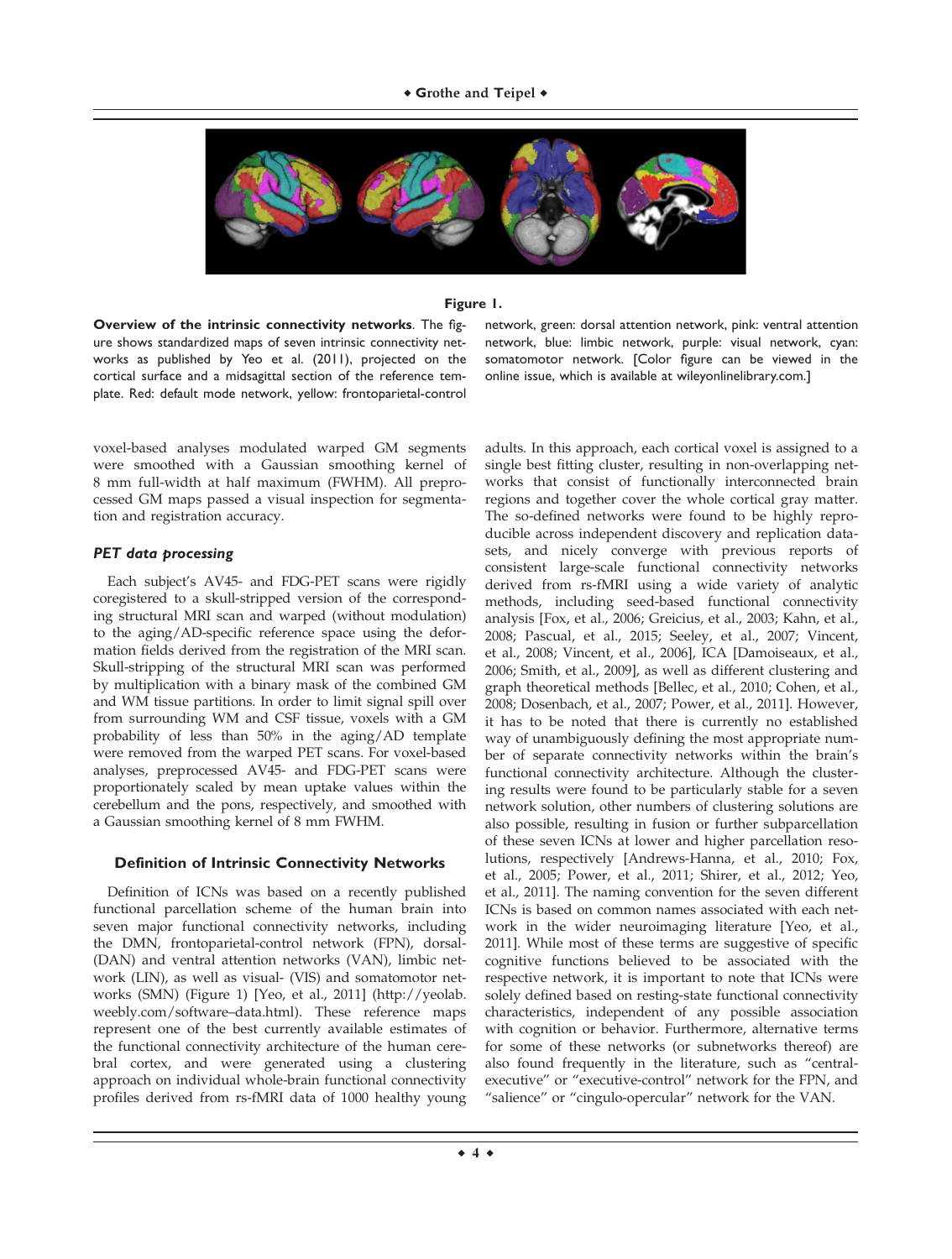## **Data Extraction and Statistical Analysis**

Data extraction and statistical analyses were carried out using SPM8 in combination with in-house written MAT-LAB scripts, and the software package IBM SPSS Statistics version 21, respectively. Demographic characteristics were compared between each of the amyloid-positive groups and the CN- control group using Student's t tests for continuous variables and Fisher's exact tests for categorical variables.

## Differences between AD stages and healthy controls

ROI-based analysis. Individual mean AV45- and FDGuptake values within each of the seven ICNs were extracted from the preprocessed PET maps by averaging the voxel values within the respective ICN template masks. AV45- and FDG-uptake means were converted to SUVRs by normalization to the mean uptake values within the cerebellum and the pons, respectively. Individual GM volumes of each of the seven ICNs were extracted from the warped GM segments by summing up the modulated GM voxel values within the respective ICN template masks. These values were scaled by the total intracranial volume (TIV), calculated as the sum of total volumes of the GM, WM and CSF partitions. Group differences in multimodal ICN values between the AD stages and the amyloid-negative control group were assessed using ANCOVA models, controlling for age, gender, and education, with pair-wise follow-up tests for differences in the estimated marginal means. Statistical significance for group differences was set at  $P < 0.05$  (two-tailed), Bonferroni-corrected for the number of tested ICNs and imaging modalities ( $\alpha_{\text{crit}}$  = 0.0024).

Voxel-based analysis. Complementary voxel-wise analyses were conducted to study imaging abnormalities in the different AD stages across the entire brain. Significant voxel-wise increases in regional amyloid load as well as decreases in glucose metabolism and GM volume were determined using a series of separate voxel-wise two-sample t-tests of the preprocessed imaging data, comparing each AD stage with the CN- control group, while controlling for age, gender, and education as confounding variables. Voxel-based analyses of the GM maps were additionally controlled for TIV. All analyses were restricted to a GM mask of the reference template, thresholded at 50% GM probability, and results were assessed at a statistical threshold of  $P < 0.05$ , FWE-corrected at the voxel-level.

## Differences in the degree of imaging abnormalities between intrinsic connectivity networks

To assess the regional distribution profiles of imaging abnormalities in the different AD stages independently of statistical thresholding of group differences, modalityspecific voxel-wise "Z-score" maps for each subject in the  $CN+$ , EMCI+, LMCI+, and  $AD+$  groups were calculated using mean and standard deviation of the amyloidnegative control group as reference values:  $[Z-score =$ (individual value  $-\text{control mean}$ )/control standard deviation] [Chetelat, et al., 2008; Mosconi, et al., 2013]. Prior to Z-score calculation all preprocessed AV45- and FDG-PET scans were proportionately scaled by mean uptake values within the cerebellum and the pons, respectively, and preprocessed GM maps were scaled by TIV. Z-score maps for GM and FDG-PET were reversed so that positive Zscores indicate GM atrophy and hypometabolism, respectively.

The specificity of the imaging abnormalities for any particular ICN template was quantified for each AD stage using two complementary metrics. First, individual voxelwise Z-score values, reflecting the degree of imaging abnormality compared to the control group, were averaged within each ICN template. Group-averaged Z-scores are an effect size estimate of the deviance of the respective group from the amyloid-negative control group and are equivalent to Glass'  $\Delta$ . Second, the correspondence of the spatial distribution of imaging abnormalities with each of the seven ICN templates was quantified using goodnessof-fit (GOF) analysis of the Z-score maps. For each imaging modality and diagnostic group, ICN-specific GOFscores were calculated as the difference between the average Z-score values of voxels falling within this ICN template and the average Z-score values of cortical voxels outside the ICN template [Greicius, et al., 2004; Lehmann, et al., 2013]. Thus, for a uniform distribution of a particular imaging abnormality across the cerebral cortex one would expect GOF-scores of all ICNs to be close to zero, independent of the overall degree of imaging abnormality, whereas positive GOF-scores for a particular ICN would indicate a relative preference of the imaging abnormality to occur within this ICN.

Statistical significance of the differences in severity (Zscores) and spatial correspondence (GOF-scores) of imaging abnormalities between the two highest ranking ICNs was assessed for each imaging modality and AD stage by using paired t-tests. Statistical significance was set at p < 0.05 (two-tailed), Bonferroni-corrected for the number of imaging modalities ( $\alpha_{\text{crit}} = 0.017$ ).

## Complementary analysis using functional network maps derived from group independent component analysis

Given the inherent ambiguity of defining separate intrinsic connectivity networks within the global connectivity architecture of the human brain and the partial dependence of the derived networks on the analytic approach [Power, et al., 2011; Smith, et al., 2009; Yeo, et al., 2011], we examined whether the main findings of our study can be replicated when using functional network maps derived from ICA of rs-fMRI data [Allen, et al., 2011].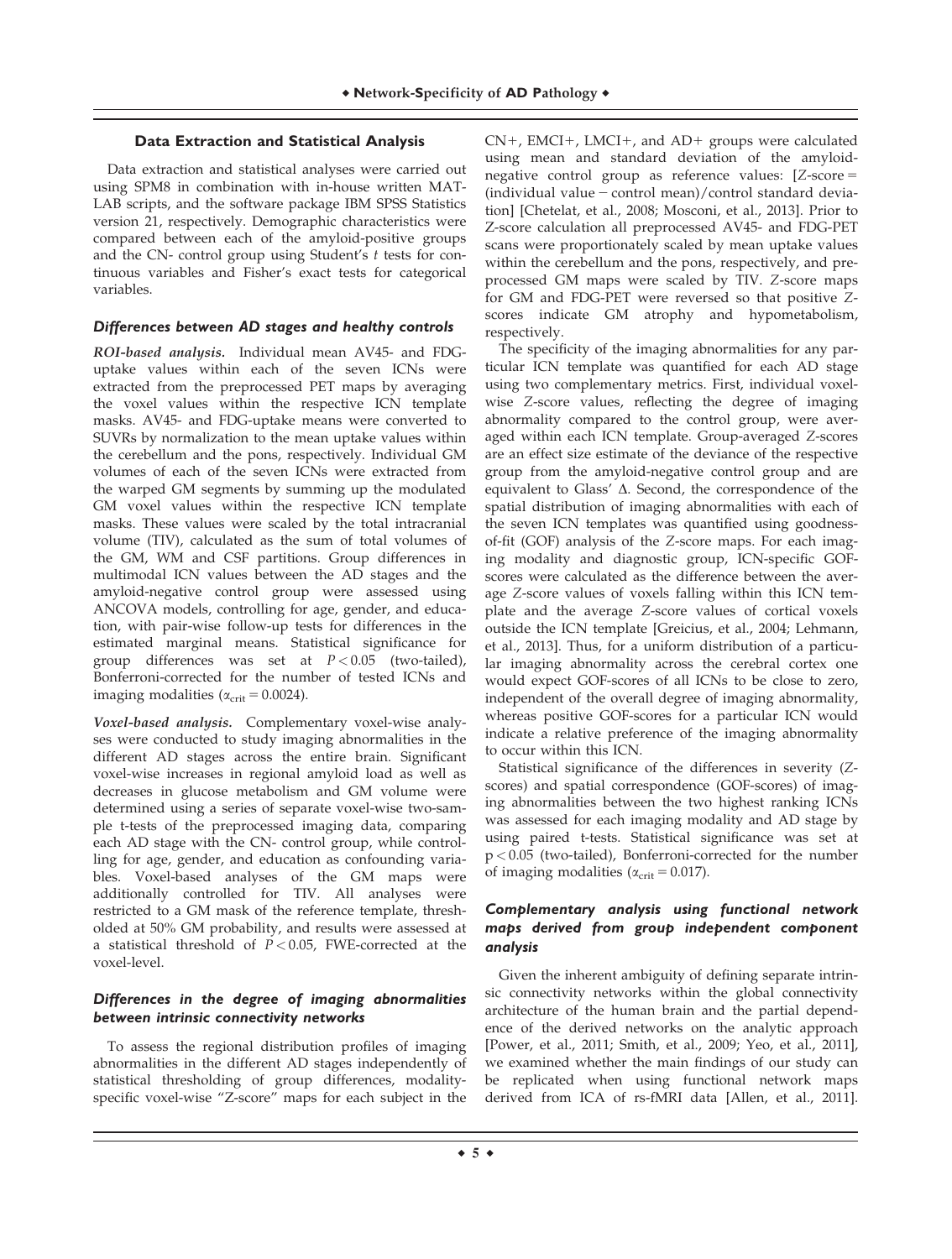| <b>TABLE I. Sample characteristics</b> |     |                               |              |                   |                               |  |  |
|----------------------------------------|-----|-------------------------------|--------------|-------------------|-------------------------------|--|--|
|                                        | N   | Age (years)                   | Gender (F/M) | Education (years) | <b>MMSE</b>                   |  |  |
| CN-                                    | 126 | 72.7 (SD 6.4)                 | 61/65        | $16.8$ (SD 2.5)   | 29.1 (SD 1.2)                 |  |  |
| $CN+$                                  | 53  | 76.4 (SD $6.0$ ) <sup>a</sup> | 30/23        | $16.1$ (SD 2.6)   | $29.0$ (SD $1.0$ )            |  |  |
| $EMCI+$                                | 126 | 73.5 (SD 6.8)                 | 52/74        | 15.7 (SD $2.9)^a$ | 28.0 (SD $1.7$ ) <sup>a</sup> |  |  |
| $LMCI+$                                | 93  | 72.3 (SD 7.4)                 | 43/50        | $16.4$ (SD 2.8)   | 27.1 $(SD 1.9)^a$             |  |  |
| $AD+$                                  | 75  | 75.0 (SD $8.5$ ) <sup>a</sup> | 35/40        | 15.6 $(SD 2.8)^a$ | 22.9 (SD $2.1$ ) <sup>a</sup> |  |  |

a Statistically significant (P < 0.05) differences compared to the amyloid-negative cognitively normal control group (CN-).

N, number of participants in each diagnostic group; F/M, female/male; MMSE, Mini Mental Status Examination; SD, standard deviation; CN+, group of amyloid-positive cognitively normal subjects; EMCI+, group of amyloid-positive subjects with early mild cognitive impairment; LMCI+, group of amyloid-positive subjects with late mild cognitive impairment; AD+, group of amyloid-positive subjects with clinically-manifest Alzheimer's disease dementia.

Several studies have shown that spatial maps of known ICNs can also be retrieved as independent components (ICs) using ICA-based decompositions of rs-fMRI data [Damoiseaux, et al., 2006; Smith, et al., 2009]. Here, we used publicly available IC spatial maps derived from a 75 component group ICA analysis using rs-fMRI data of 603 healthy subjects spanning the age range from adolescence to advanced age (mean age:  $23.4 \pm 9.2$ ; data available at: <http://mialab.mrn.org/data/index.html>). Detailed information on the sample characteristics, rs-fMRI data, and the employed group ICA approach can be found in the corresponding publication [Allen, et al., 2011]. In order to adopt the nomenclature of the standard ICN maps used for our primary analysis [Yeo, et al., 2011], we labeled all ICs based on their GOF scores with these seven ICNs [Greicius, et al., 2004; Lehmann, et al., 2013] (see also definition of GOF score above). Maximum GOF scores for each IC ranged between 0.9 and 38.5, and ICs that did not show a GOF score  $\geq 10$  for any of the seven principle ICNs were considered to be artifactual (29 ICs). The remaining 46 ICs were used in spatial correlation analyses with the group averaged Z-score maps of amyloid deposition, hypometabolism, and gray matter atrophy, similar to approaches used in previous studies [Buckner, et al., 2009; Fjell, et al., 2014].

#### **RESULTS**

#### **Demographic Characteristics**

As outlined in Table I, CN- control subjects were significantly younger than  $CN+$  ( $P < 0.001$ ) and  $AD+$  subjects  $(P = 0.04)$ . Gender distribution was comparable between each of the amyloid-positive groups and the CN- control group (all  $P > 0.3$ ). Compared to CN-, years of education were significantly less in AD+  $(P = 0.002)$  and EMCI+ subjects  $(P = 0.001)$ , but did not differ significantly in LMCI+  $(P = 0.27)$  and CN+  $(P = 0.09)$ . As expected,  $EMCI+$ , LMCI+, and AD+ groups had significantly lower MMSE scores compared to the CN- group (all  $P < 0.001$ ), but MMSE scores of CN+ subjects were comparable to the control group ( $P = 0.66$ ).

## **Network-Specificity of Amyloid Deposition across AD Stages**

As expected by the group definition being based on global amyloid pathology, increased amyloid load compared to the control group was significant for all ICNs and throughout the entire brain in voxel-wise analyses for all AD stages (effects not shown). However, regional differences in the degree of amyloid deposition were evident in the group-averaged Z-score maps (Figure 2). Amyloid deposition was equally pronounced across wide parts of the cerebral cortex and appeared to be similarly distributed across the different AD stages. Regions of highest amyloid load corresponded to heteromodal association areas of the frontal, parietal, and lateral temporal lobes, whereas the MTL, pre- and postcentral gyri, and the occipital lobe showed the lowest amount of amyloid deposition. Averaged Z-score values for amyloid deposition were highest in the DMN and FPN, intermediate in DAN and VAN, and lowest in LIN, VIS and SMN (Figure 3). The difference in Z-score values for amyloid deposition between the DMN and FPN was significant in the AD+  $(P < 0.001)$  and LMCI+ groups  $(P < 0.001)$ , but not in the EMCI+ ( $P = 0.09$ ) and CN+ groups ( $P = 0.67$ ). Similarly, GOF analyses across AD stages revealed that the regional distribution profile of amyloid deposition showed the highest spatial correspondence with the DMN template, followed by the FPN template (Figure 4). The difference in GOF-scores for the DMN compared to the FPN was significant in all AD stages ( $P < 0.001$ ) with exception of the  $CN+$  group ( $P = 0.23$ ).

## **Network-Specificity of Hypometabolism across AD Stages**

Regions of significant hypometabolism across the AD stages and the corresponding Z-score maps of regional distribution profiles are depicted in Figure 5. In the  $AD+$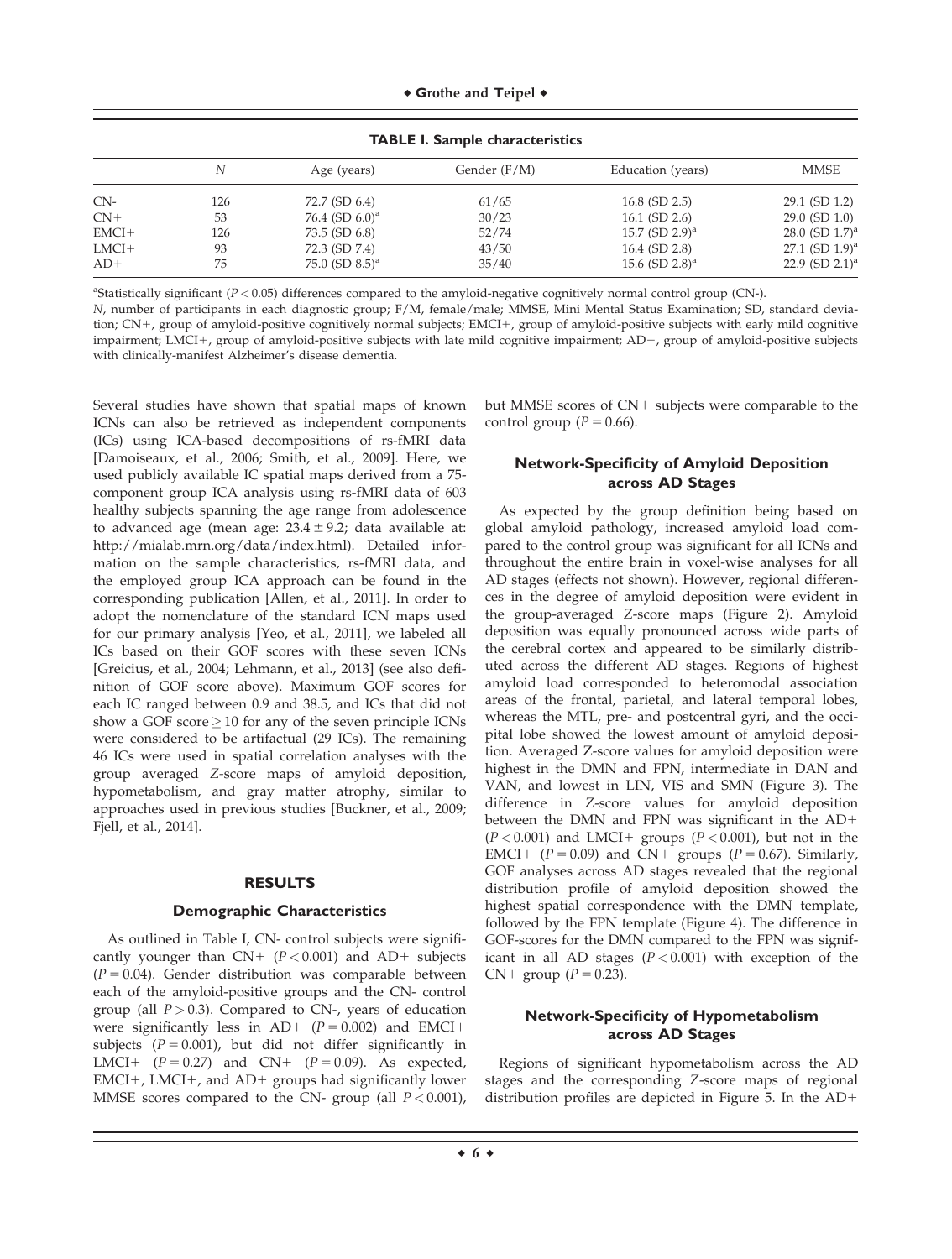

#### **Figure 2.**

**Voxel-wise patterns of amyloid deposition across AD stages**. Averaged voxel-wise *Z*-score maps of amyloid deposition as evidenced by AV45-PET in groups of clinically-manifest  $(AD+)$ , predementia  $(LMCI+)$  and  $EMCI+)$ , and preclinical  $(CN+)$  Alzheimer's disease are projected on the cortical surface and a midsagittal section of the reference template. Note that

group, voxel-wise analysis revealed significant hypometabolism across wide parts of the limbic and heteromodal association cortex, showing considerable overlap with all ICNs except the VIS and SMN. In the ROI-based analysis, hypometabolism in the AD+ group was significant for all ICNs ( $P < 0.001$ ), and the degree of hypometabolism across ICNs showed a similar distribution as for amyloid deposition, with the exception of a relatively more pronounced involvement of the LIN (Figure 3). Again, hypometabolism was significantly more pronounced in the DMN compared with the FPN  $(P = 0.002)$ . Furthermore, the highest GOFscore of the hypometabolic pattern was obtained for the DMN, and this was significantly higher compared to the FPN ( $P < 0.001$ ) (Figure 4).

these averaged Z-scores are equivalent to Glass'  $\Delta$  measure of effect size and should not be confused with values of a *Z* statistic. Voxel-wise effects are color-coded from black/blue to yellow/red with an identical range of Glass'  $\Delta$  values (0-4) for all diagnostic groups. [Color figure can be viewed in the online issue, which is available at [wileyonlinelibrary.com.](http://wileyonlinelibrary.com)]

In the LMCI+ group, significant hypometabolism occurred in very similar regions as in the  $AD+$  group, albeit spatially more restricted, particularly within the lateral frontal lobe (Figure 5). In the ROI-based analysis, all ICNs ( $P < 0.001$ ) with the exception of the SMN ( $P = 0.003$ ) showed significant hypometabolism. Averaged Z-scores and GOF-scores for the ICNs showed an identical network-specific pattern of hypometabolic abnormalities as in the  $AD+$  group (Figures 3 and 4), with a statistically significant preference for the DMN compared to the FPN, both in terms of mean Z-score ( $P = 0.001$ ) and GOF score  $(P < 0.001)$ .

Significant voxel-wise hypometabolism in the  $EMCI+$ group was mainly restricted to circumscribed lateral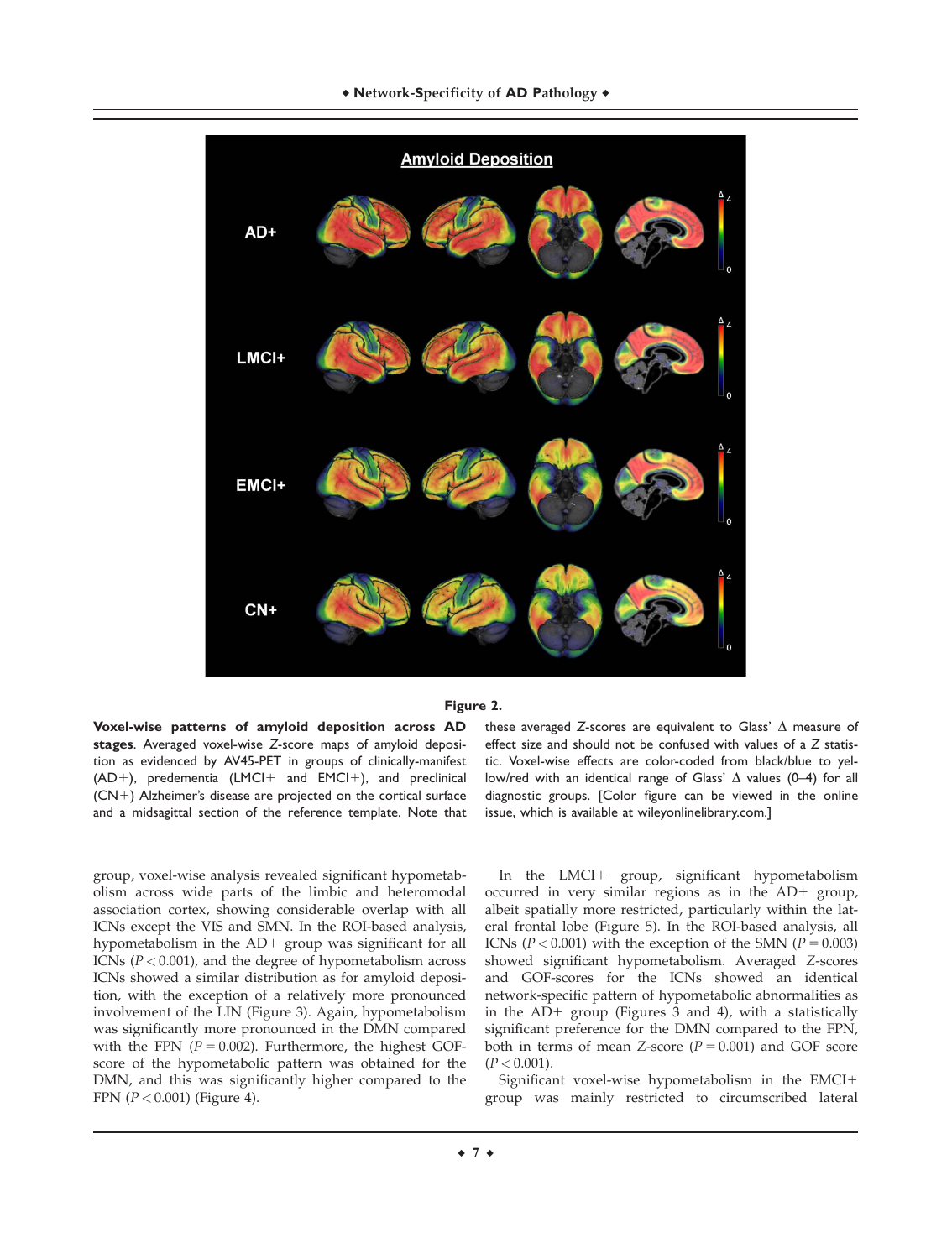



**Severity of AD-related imaging abnormalities within intrinsic connectivity networks**. Plots depict means and 95% confidence intervals of averaged Z-scores (corresponding to Glass'  $\Delta$ ) of amyloid deposition (top), hypometabolism (middle), and gray matter atrophy (bottom) within the distinct intrinsic connectivity networks for each AD stage. The networkspecificity of each imaging modality is largely preserved across disease stages, but differs markedly between the different imaging modalities. Note that the *y*-axes have been scaled to the maximum observed value for each imaging modality, and thus

bar plots represent different effect sizes across modalities. Considerably higher effect sizes for amyloid compared with GM atrophy and hypometabolism are attributable to the group definitions based on presence/absence of global amyloid pathology. Red: default mode network (DMN), yellow: frontoparietalcontrol network (FPN), green: dorsal attention network (DAN), pink: ventral attention network (VAN), blue: limbic network (LIN), purple: visual network (VIS), cyan: somatomotor network (SMN). [Color figure can be viewed in the online issue, which is available at [wileyonlinelibrary.com](http://wileyonlinelibrary.com).]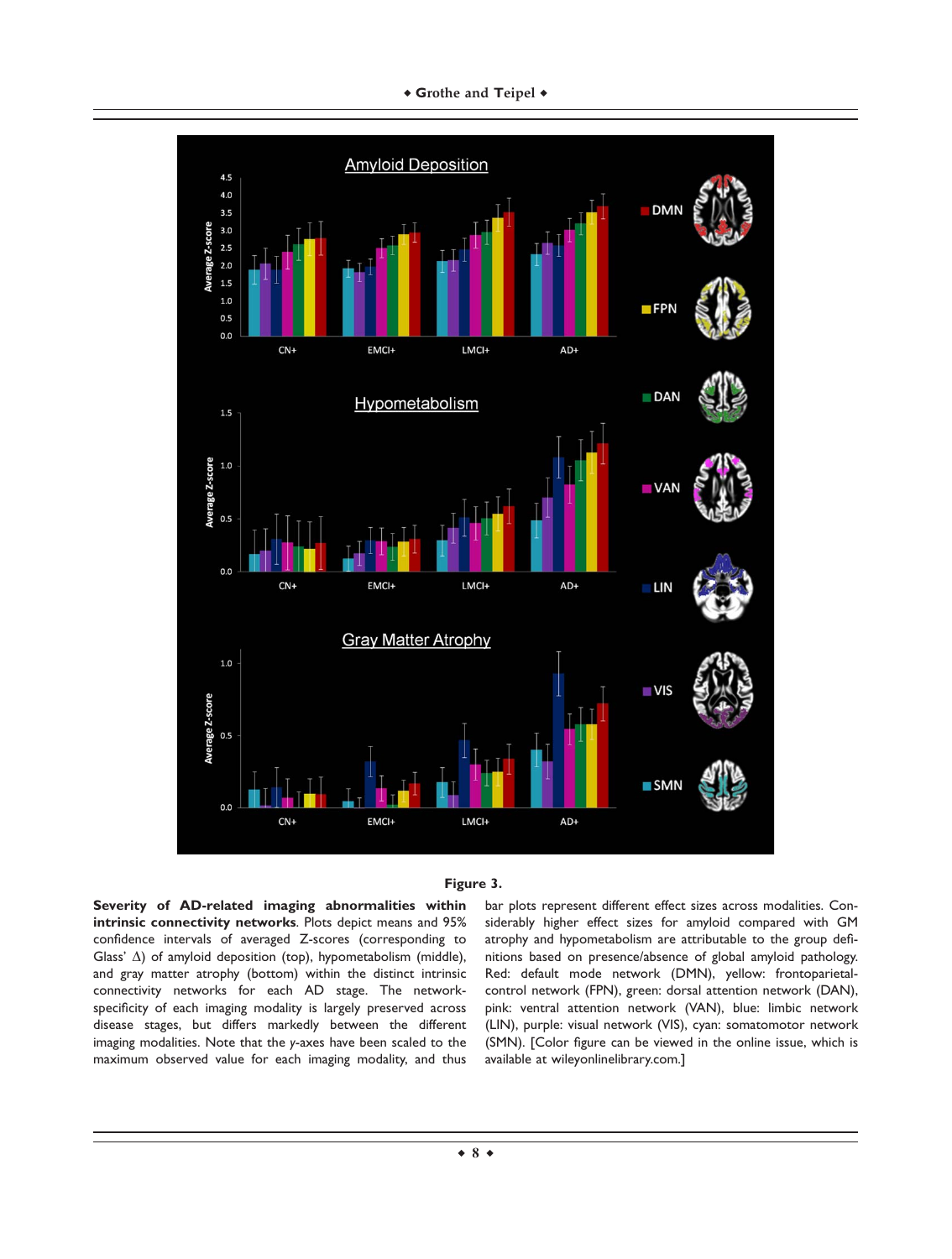



**Spatial correspondence between voxel-wise AD-related imaging abnormalities and intrinsic connectivity networks**. Plots depict the spatial correspondence of groupspecific voxel-wise pattern of amyloid deposition (top), hypometabolism (middle), and gray matter atrophy (bottom) with each of the intrinsic connectivity networks as quantified by a goodness-of-fit index. Black bars denote 95% confidence intervals. Note that similar to the plots of effect sizes (Figure 3), the preference of each imaging modality to occur within par-

temporoparietal areas, although smaller clusters were also observed in the medial and lateral frontal lobe and the left medial temporal lobe (Figure 5). In the ROI-based analysis, ticular networks is largely preserved across disease stages, but differs markedly between the different imaging modalities. Red: default mode network (DMN), yellow: frontoparietal-control network (FPN), green: dorsal attention network (DAN), pink: ventral attention network (VAN), blue: limbic network (LIN), purple: visual network (VIS), cyan: somatomotor network (SMN). [Color figure can be viewed in the online issue, which is available at [wileyonlinelibrary.com](http://wileyonlinelibrary.com).]

hypometabolism in none of the ICNs met the corrected level of statistical significance ( $\alpha_{\text{crit}}$  = 0.0024), but in accordance with the voxel-wise results there were trends for the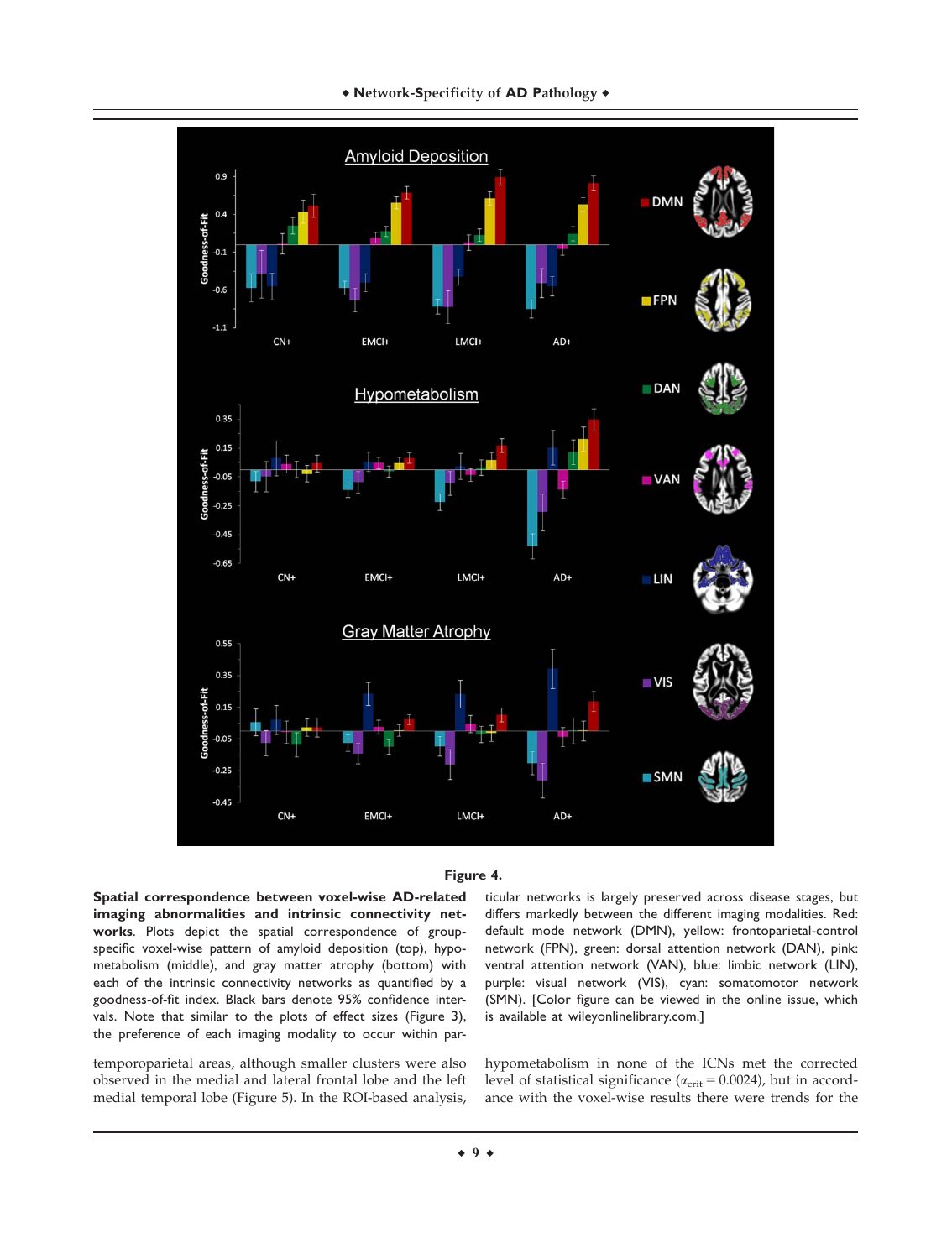## **+ Grothe and Teipel**  $\triangle$





**Voxel-wise patterns of hypometabolism across AD stages**. Voxel-wise patterns of hypometabolism compared to the healthy control group as evidenced by FDG-PET are depicted for groups of clinically-manifest  $(AD+)$ , predementia (LMCI+ and EMCI+), and preclinical (CN+) Alzheimer's disease in the form of binary thresholded statistical maps (upper rows) as well as color-coded effect size maps (Glass'  $\Delta$ ) (lower rows). Statistical maps are corrected for age, gender,

DMN ( $P = 0.006$ ) and the LIN ( $P = 0.007$ ). However, averaged Z-scores did not differ significantly between the DMN, LIN, and FPN (all  $P > 0.1$ ). Similarly, GOF-scores of these and education, and are thresholded at *P* < 0.05, FWEcorrected at the voxel-level. Note that the intensity range for color-coding of effect size maps is identical for all diagnostic groups (Glass'  $\Delta$  between 0 and 1), but differs from the range used for color-coding of effect size maps of amyloid deposition (Figure 2). [Color figure can be viewed in the online issue, which is available at [wileyonlinelibrary.com.](http://wileyonlinelibrary.com)]

networks were generally very low and did not differ among each other, indicating little specificity of the hypometabolic distribution profile for any of these three networks.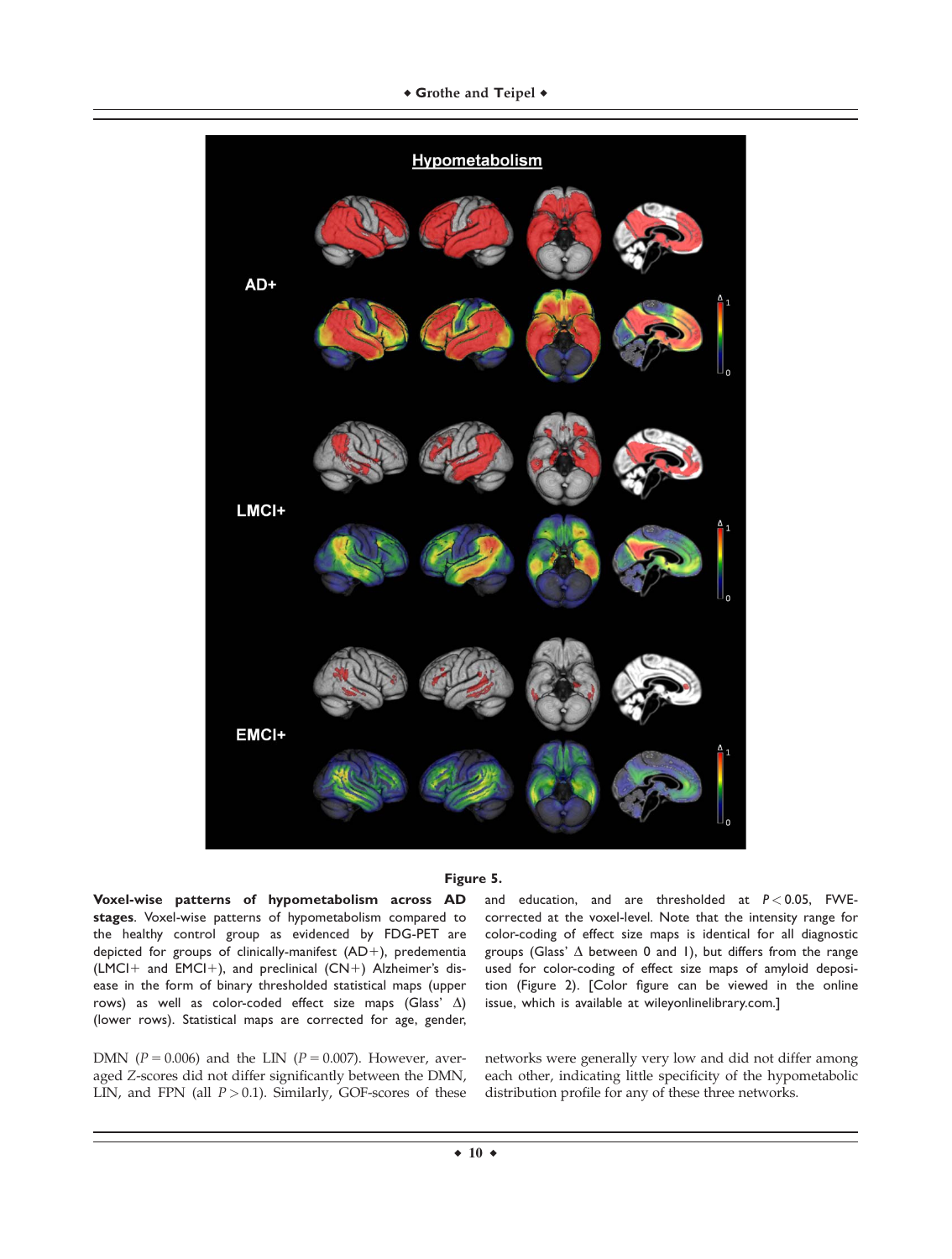



**Voxel-wise patterns of gray matter atrophy across AD stages**. Voxel-wise patterns of gray matter atrophy compared to the healthy control group as evidenced by structural MRI are depicted for groups of clinically-manifest  $(AD+)$ , predementia (LMCI+ and EMCI+), and preclinical (CN+) Alzheimer's disease in the form of binary thresholded statistical maps (upper rows) as well as color-coded effect size maps (Glass'  $\Delta$ ) (lower rows). Statistical maps are corrected for

age, gender, and education, and are thresholded at *P* < 0.05, FWE-corrected at the voxel-level. Note that the intensity range for color-coding of effect size maps is identical for all diagnostic groups (Glass'  $\Delta$  between 0 and 1), but differs from the range used for color-coding of effect size maps of amyloid deposition (Figure 2). [Color figure can be viewed in the online issue, which is available at [wileyonlinelibrary.com](http://wileyonlinelibrary.com).]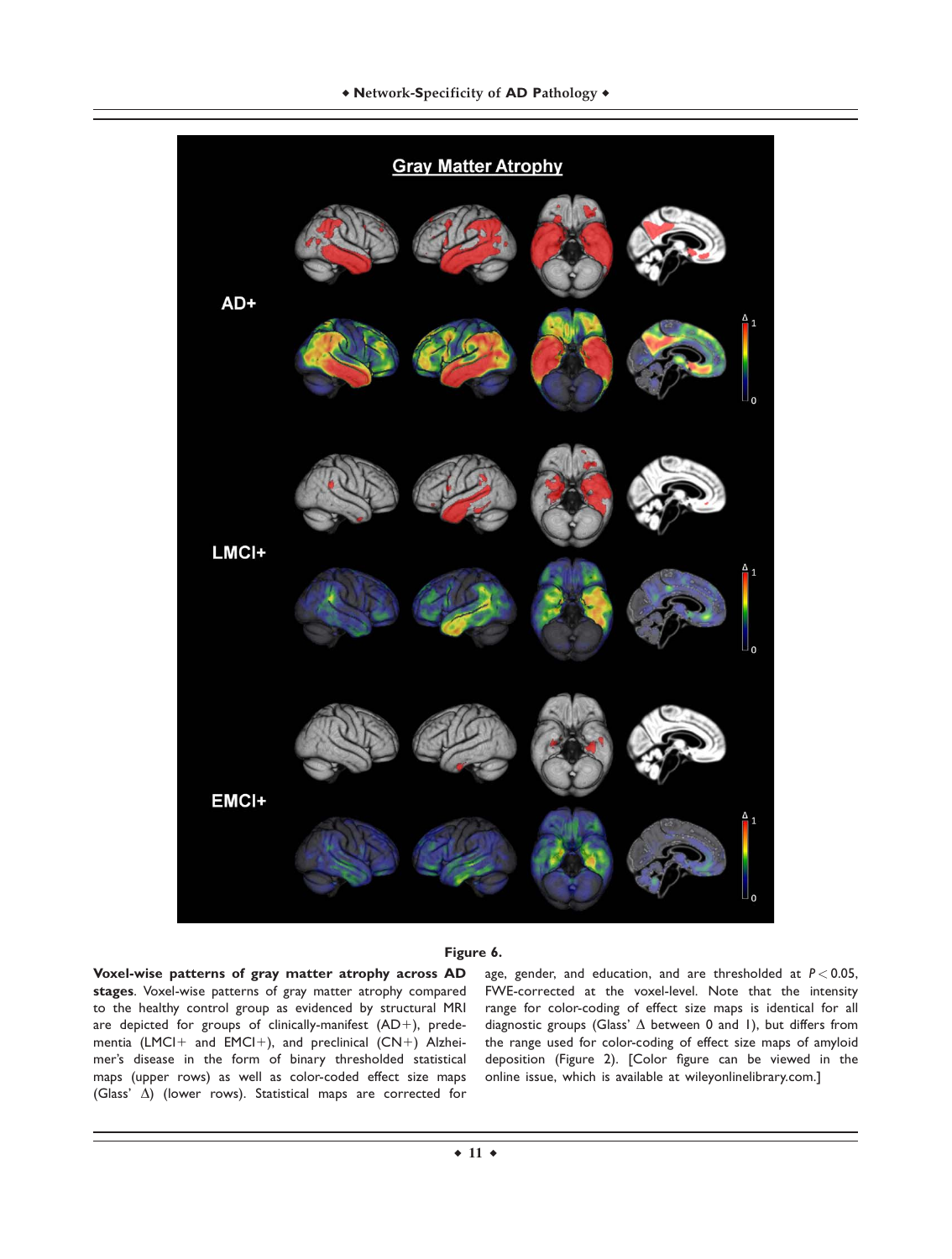The CN+ group showed no significant effects of regional hypometabolism in either voxel-wise or ROIbased analyses, and both averaged Z-scores and GOFscores were close to zero.

No significant ROI-wise or voxel-wise increases in glucose metabolism were present in any of the AD stages  $(CN+$ , EMCI+, LMCI+, AD+) compared to the amyloidnegative healthy reference group.



**Figure 7.**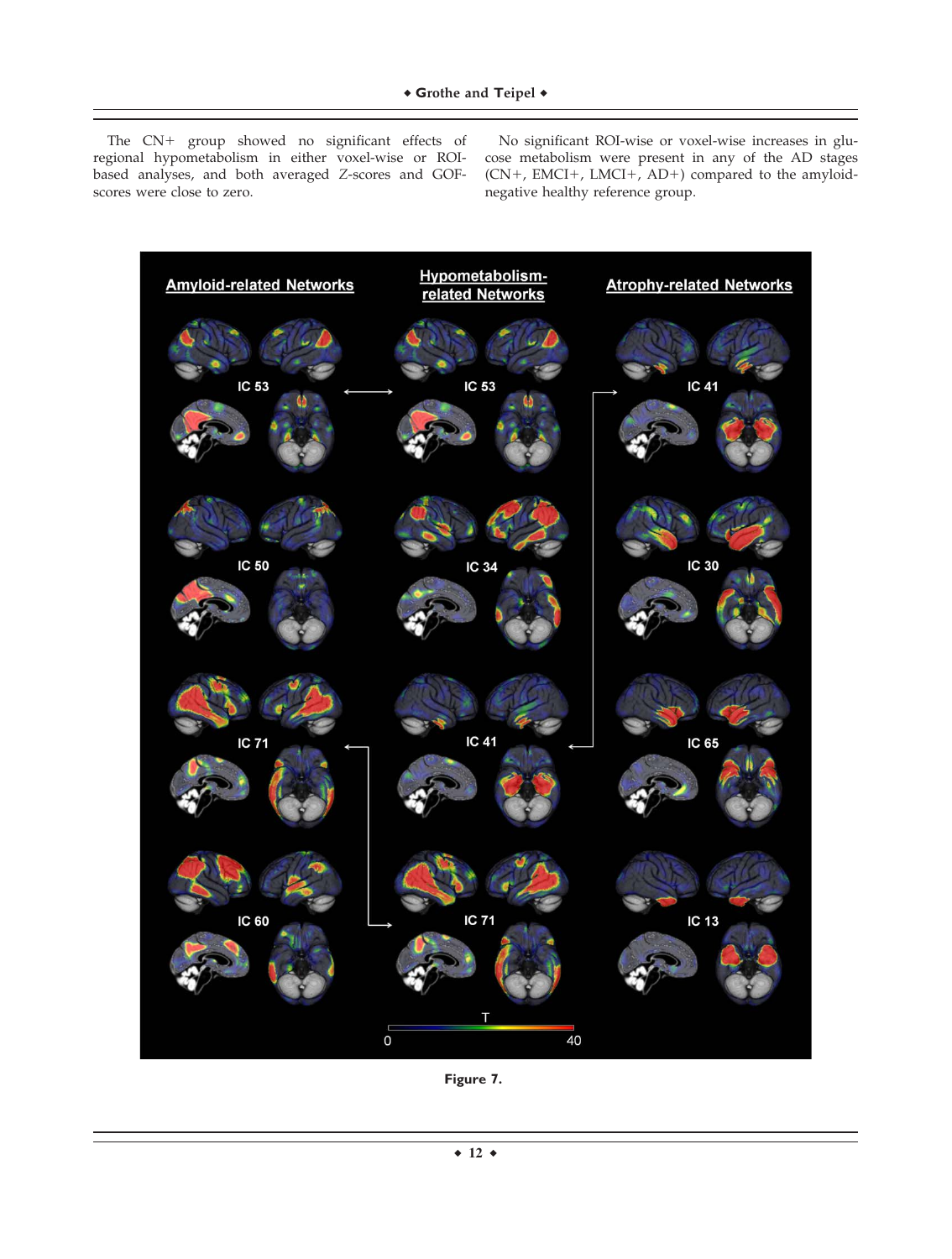## **Network-Specificity of Gray Matter Atrophy across AD Stages**

The pattern of GM atrophy across AD stages was markedly different from the pattern of amyloid deposition (Figure 6). In the  $AD+$  group, atrophy was most pronounced in the MTL, but significant effects were also seen in lateral temporoparietal areas, as well as anterior and posterior parts of the cingulate cortex. In contrast to both amyloid deposition and hypometabolism, large parts of the lateral and medial frontal lobes appeared to be relatively spared. GM atrophy in the  $AD+$  group was significant for all ICNs ( $P < 0.001$ ), but the relative pattern of atrophy severity across ICNs was strikingly different to amyloid deposition and hypometabolism: Atrophy was most pronounced in the LIN, followed by the DMN, whereas the FPN was relatively less affected (Figure 3). However, similar to the pattern of amyloid deposition and hypometabolism, the VIS and SMN were the least affected networks. Voxel-wise pattern of atrophy in the LMCI+ group were similar to the pattern in the  $AD+$ group, but with less involvement of the cingulate cortex and lateral temporoparietal areas. In ROI-based analysis, all ICNs with the exception of the VIS ( $P = 0.12$ ) and SMN  $(P = 0.021)$  showed significant atrophy compared to the CN- control group at  $P < 0.001$ , and the pattern of atrophy severity across the ICNs was identical to the  $AD+$  group. In the EMCI+ group significant voxel-wise atrophy was limited to the MTL, and in the ROI-based analysis only the LIN ( $P < 0.001$ ) showed significant atrophy compared to the CN- control group.

Across EMCI+, LMCI+, and AD+ groups, positive GOF-scores were only observed for the LIN and DMN, and within each group both averaged Z-scores and GOFscores were significantly higher for the LIN compared to the DMN ( $P < 0.002$  and  $P < 0.006$  for averaged Z-scores and GOF-scores, respectively) (Figures 3 and 4).

The CN+ group showed no significant effects of regional atrophy in either voxel-wise or ROI-based analyses, and both averaged Z-scores and GOF-scores were close to zero.

No significant ROI-wise or voxel-wise increases in gray matter volume were present in any of the AD stages  $(CN+$ , EMCI+, LMCI+, AD+) compared to the amyloidnegative healthy reference group.

## **Spatial Correlation Analysis with ICA-Derived Functional Network Maps**

Main results of the complementary spatial correlation analysis are summarized in Table II, showing for each imaging modality the five best and the five least correlated ICs with the respective pathologic pattern in the AD dementia group  $(AD+)$ . Figure 7 illustrates the spatial maps of the top four correlated ICs for each pathologic pattern. Amyloid deposition was most correlated with a component resembling the DMN (IC 53), but also showed association with other ICs corresponding to heteromodal association networks, such as the DAN and FPN. Overall, spatial correlation coefficients were rather weak  $(r<sub>max</sub> = 0.26)$ , indicating that the regional pattern of amyloid deposition is not accurately reflected by any single IC map. The pattern of hypometabolism correlated with similar ICs as the pattern of amyloid deposition, showing highest correlation with the same DMN-associated component as amyloid deposition (IC 53). However, in contrast to the amyloid pattern, hypometabolism showed also positive correlation with a component representing a limbic network centered on the medial and inferior temporal lobe (IC 41). This same component showed highest correlation with the pattern of gray matter atrophy, and additional atrophy-correlated components represented further limbic (sub)networks involving lateral, medial, and polar temporal regions with variable contributions from the orbitofrontal cortex.

Least correlated ICs of the hypometabolic and atrophic patterns mainly corresponded to the primary sensorymotor systems (VIS and SMN), whereas the amyloid pattern also showed particularly low correlation with limbic network-associated ICs, including those that showed highest positive correlation with the atrophic and hypometabolic patterns (IC 41).

Amyloid deposition patterns in the  $CN+$ , EMCI+, and LMCI+ groups, as well as atrophic and hypometabolic patterns in the EMCI+ and LMCI+ groups, showed

#### **Figure 7.**

**ICA-derived functional network maps that show highest correspondence with spatial patterns of AD-related imaging abnormalities**. Figure shows selected functional network maps (independent components [IC]) derived from a highdimensional group independent component analysis (ICA) of resting-state fMRI data from healthy individuals (Allen, et al., 2011). Depicted networks were selected based on their spatial correlation with regional patterns of amyloid deposition (IC 53, IC 50, IC 71, IC 60), hypometabolism (IC 53, IC 34, IC 41, IC 71), or gray matter atrophy (IC 41, IC 30, IC 65, IC 13) in AD dementia (see Table II). Spatial patterns of amyloid deposition and gray matter

atrophy correspond to distinct functional network maps, whereas the pattern of hypometabolism correlates with both amyloid- and atrophy-related components. ICs related to the pattern of amyloid deposition resemble large-scale heteromodal association networks spanning the frontal, temporal, and parietal neocortex, most notably the DMN (IC 53). ICs related to the pattern of gray matter atrophy resemble limbic networks centered on the medial temporal and temporopolar allocortex. Group IC maps are color-coded from  $T = 0$  (black) to  $T = 40$  (red). [Color figure can be viewed in the online issue, which is available at [wileyonlinelibrary.com.](http://wileyonlinelibrary.com)]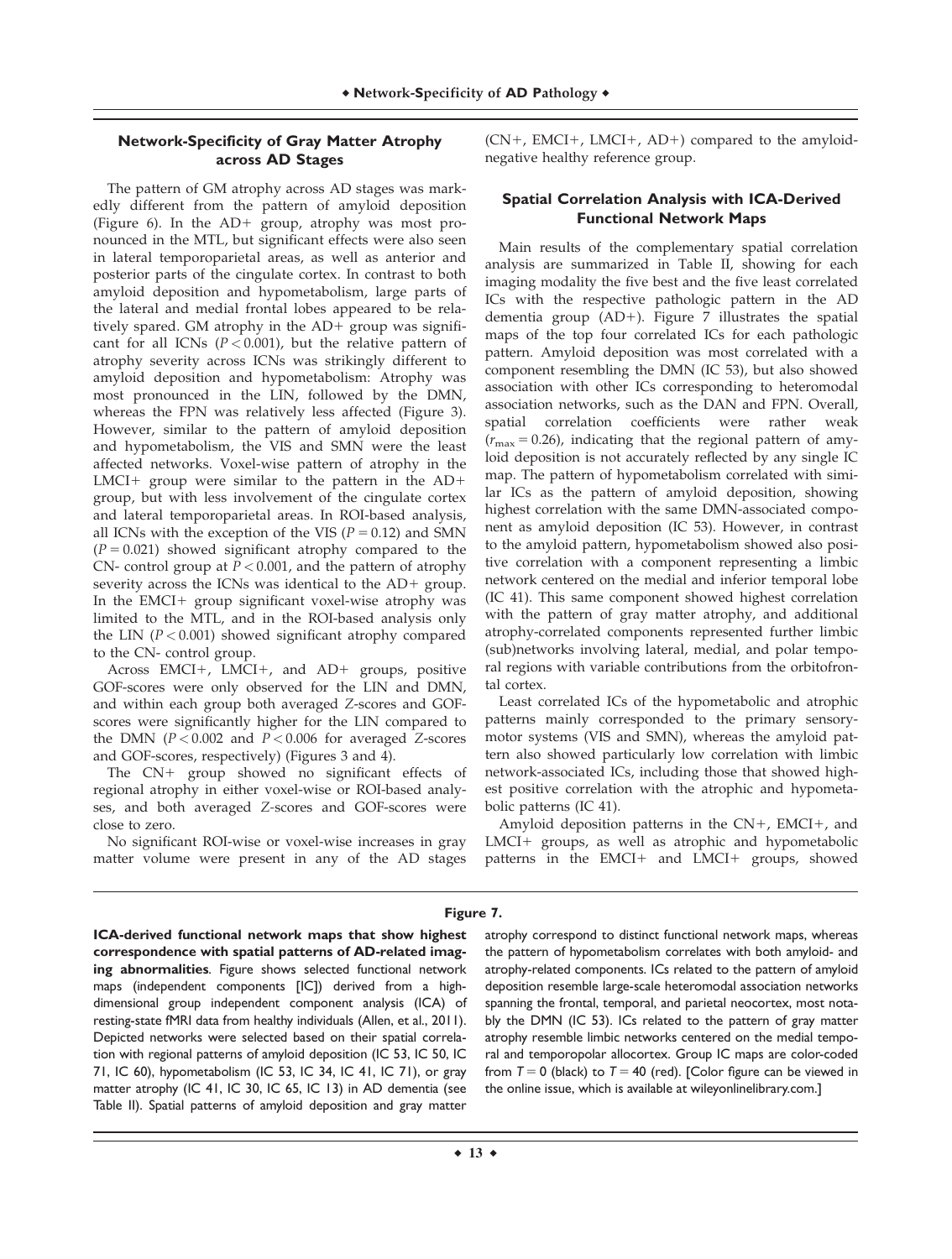| Amyloid |              |            | Hypometabolism |         |            | Gray Matter Atrophy |         |            |
|---------|--------------|------------|----------------|---------|------------|---------------------|---------|------------|
| #IC     | $\mathbb{R}$ | ICN(Yeo)   | #IC            | R       | ICN(Yeo)   | #IC                 | R       | ICN(Yeo)   |
| 53      | 0.26         | <b>DMN</b> | 53             | 0.30    | <b>DMN</b> | 41                  | 0.45    | LIN        |
| 50      | 0.22         | DAN        | 34             | 0.30    | DMN/FPN    | 30                  | 0.24    | DMN/LIN    |
| 71      | 0.18         | DMN/VAN    | 41             | 0.28    | LIN        | 65                  | 0.24    | LIN/DMN    |
| 60      | 0.16         | <b>FPN</b> | 71             | 0.19    | DMN/VAN    | 13                  | 0.22    | LIN        |
| 68      | 0.16         | <b>FPN</b> | 50             | 0.18    | <b>DAN</b> | 35                  | 0.15    | LIN        |
| 41      | $-0.19$      | LIN        | 46             | $-0.24$ | <b>VIS</b> | 64                  | $-0.21$ | <b>VIS</b> |
| 21      | $-0.13$      | <b>VAN</b> | 29             | $-0.24$ | <b>SMN</b> | 46                  | $-0.20$ | <b>VIS</b> |
| 23      | $-0.10$      | SMN/DAN    | 56             | $-0.23$ | VAN/SMN    | 75                  | $-0.19$ | <b>VIS</b> |
| 7       | $-0.10$      | <b>SMN</b> | $\overline{ }$ | $-0.21$ | SMN/DAN    | 55                  | $-0.13$ | VAN/FPN    |
| 19      | $-0.09$      | LIN        | 23             | $-0.17$ | <b>SMN</b> | 59                  | $-0.13$ | <b>VIS</b> |

| TABLE II. Spatial correlations between patterns of Alzheimer's disease-related imaging abnormalities and ICA- |
|---------------------------------------------------------------------------------------------------------------|
| derived functional network maps                                                                               |

Rows 1–5 show the independent components that demonstrated highest spatial correlation with the respective pathologic pattern. Rows 6–10 show the independent components that were least correlated with the respective pathologic pattern. #IC: number of the independent component; R: (Pearson) spatial correlation coefficient; ICN(Yeo): intrinsic connectivity network as defined by Yeo et al. [2011] that shows the highest Goodness-of-fit for the respective IC. Note that some ICs did not clearly correspond to one particular ICN (i.e. showed positive GOF scores for more than one ICN). In these cases the ICN with the second highest GOF score is also listed.

highest spatial correlation with the same components as in the  $AD+$  group (IC 53 for amyloid and hypometabolic pattern, IC 41 for atrophic pattern).

#### **DISCUSSION**

Understanding the heterogeneous distribution of pathologic alterations in AD and the precise nature of those neuronal systems that are more vulnerable to certain aspects of AD pathology than others is critical for a deeper understanding of AD pathogenesis. Based on visual judgments of thresholded voxel-wise maps of regional amyloid deposition, hypometabolism, or atrophy in AD, several previous imaging studies have emphasized the spatial correspondence between these imaging abnormalities and the DMN [Buckner, et al., 2005; Shin, et al., 2010; Sperling, et al., 2009]. However, this correspondence has not yet been formally quantified, and recent multimodal imaging studies also point to considerable divergences between the voxel-wise patterns of AD-related amyloid deposition, hypometabolism, and atrophy [La Joie, et al., 2012; Mosconi, et al., 2013].

The overall voxel-wise patterns of multimodal imaging abnormalities found in the present study were highly consistent with previous multimodal imaging assessments in subjects with AD dementia or MCI [Edison, et al., 2007; La Joie, et al., 2012; Mosconi, et al., 2013; Shin, et al., 2010], typically involving considerably smaller sample sizes. Here, we used recently published standardized network definitions and quantitative methods to systematically assess the correspondence of these imaging abnormalities with functional networks in the human brain. Corroborating the qualitative observations from previous studies

[Buckner, et al., 2005; Shin, et al., 2010; Sperling, et al., 2009], the DMN was confirmed to be the most affected brain network by amyloid deposition. However, high vulnerability was also noted for other heteromodal association networks, particularly the FPN, and the brain-wide regional profile of amyloid deposition could not be sufficiently described by the pattern of the DMN alone. By contrast, atrophic changes in AD were found to be most pronounced in an anterior MTL-centered limbic network, followed by the DMN, whereas other neocortical association networks, such as the FPN, were relatively spared from atrophic abnormalities. Of note, the highly atrophic limbic network was found to be among the least affected by amyloid deposition. Hypometabolism appeared to be a mixture of both amyloid- and atrophy-related profiles, showing high vulnerability for neocortical association networks, most notably the DMN, but also for the atrophic limbic network. Similar patterns of modality-dependent network specificity were also observed in the predementia and, for amyloid deposition, in the preclinical stage. Notably, these findings of a differential network-specificity of the distinct pathologic markers in AD were robust against the particular definition of the functional network maps, as identical patterns were also found when using spatial maps of functional networks derived from a different sample and using an ICA-based approach.

The limbic network found to correspond most closely to the AD-related atrophy pattern in this study resembles a previously described anterior MTL network that differs from a DMN-associated posterior MTL network in its neuronal connectivity pattern and the specific memory processes it subserves [Ranganath and Ritchey, 2012]. This network, encompassing bilateral regions of the anterior MTL, the temporal poles, and orbitofrontal regions, can be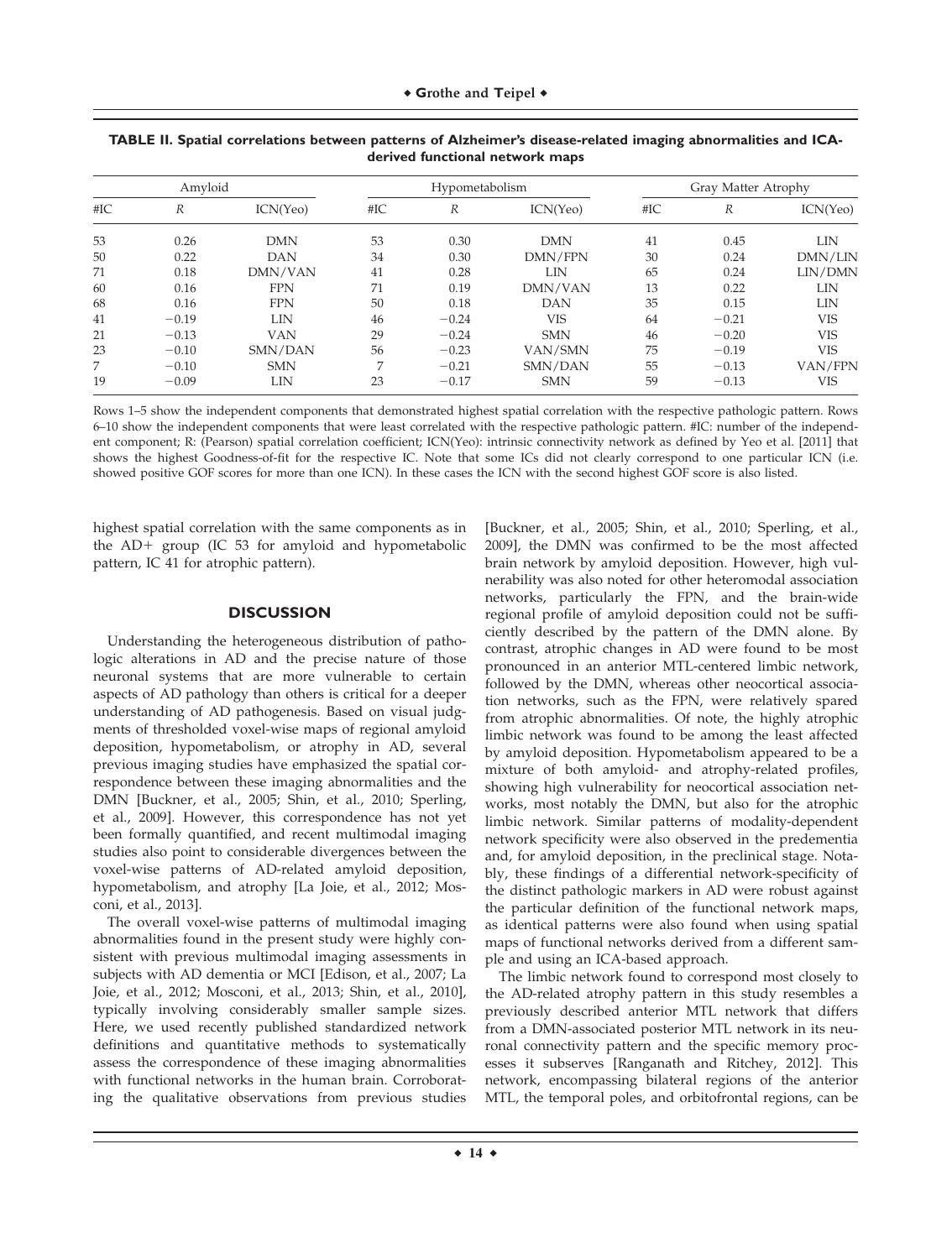reliably reproduced by functional connectivity analysis anchored in perirhinal/anterior entorhinal cortex seeds [Das, et al., 2015; Fan, et al., 2014; Pascual, et al., 2015], and similar spatial maps have also been reported from previous ICA-based rs-fMRI studies [Gour, et al., 2011; Jones, et al., 2012]. However, it has to be noted that temporobasal and orbitofrontal regions are particularly prone to susceptibility artifacts (signal loss and spatial distortions) in rs-fMRI acquisitions, creating uncertainty about the neuronal origin of the observed signals [Yeo, et al., 2011]. Thus, ICA components showing high spatial overlap with these regions are often attributed to artifactual sources rather than functional brain networks [Allen, et al., 2011]. While the existence of such a neuronal network is also supported by axonal tracing studies in non-human primates [Price, 2007; Ranganath and Ritchey, 2012], the true nature of the limbic ICN map and the corresponding ICs in our study cannot finally be resolved and the respective network boundaries should be interpreted with this caveat in mind.

Overall, our findings demonstrate that AD pathology does not exclusively target the DMN. Several other functional networks of the limbic and heteromodal association cortex are also significantly affected, and the relative degree to which a particular network is affected strongly depends on the type of pathologic marker. In line with previous voxel-wise analyses [La Joie, et al., 2012], these inter-modality differences in network-specificity are particularly striking between amyloid deposition and gray matter atrophy, showing a remarkable double dissociation in the limbic (high atrophy, low amyloid load) and frontoparietal-control networks (high amyloid load, low atrophy).

Network-specific alterations in AD have also been extensively studied by means of functional connectivity disruptions as assessed by rs-fMRI. While hypothesis-driven examinations of the DMN have shown consistent connectivity disruptions of this network in AD [Greicius, et al., 2004; Koch, et al., 2012; Sheline, et al., 2010], more unbiased analyses of functional connectivity alterations throughout the whole brain revealed functional connectivity disruptions also within several other ICNs, some of which showed similar effect sizes even in predementia and mild AD stages [Brier, et al., 2012; Myers, et al., 2014; Sorg, et al., 2007]. Interestingly, AD-related connectivity alterations have also been observed in the form of abnormally increased functional connectivity, particularly within medial temporal and frontal (sub)networks, which may be related to functional isolation and decoupling of these systems from regulating inputs within their wider network [Damoiseaux, et al., 2012; Pasquini, et al., 2015; Salami, et al., 2014]. While the hyperconnectivity within medial temporal networks and anterior DMN components appears to be an early, possibly compensatory, phenomenon that wanes as the disease progresses [Damoiseaux, et al., 2012; Gour, et al., 2011], increased connectivity within components of the salience/ventral attention and

frontoparietal networks has also been observed at more advanced clinical AD stages [Gour, et al., 2014; Zhou, et al., 2010].

Here we can only speculate about the underlying mechanisms that render some neuronal systems more vulnerable to certain forms of AD pathology than others. For amyloid deposition a "nodal stress" hypothesis has been posited, stating that highly connected regions in the brain (so called hubs) may be particularly vulnerable to amyloid deposition because of their increased synaptic activity [Buckner, et al., 2009; Jagust and Mormino, 2011; Myers, et al., 2014]. Thus, the degree to which a given functional network is affected by amyloid deposition may depend on its large-scale inter-connectedness within the brain, which indeed appears to be lowest in primary sensorymotor areas, intermediate in multimodal integration networks such as the VAN and DAN, and highest in the FPN and DMN [Buckner, et al., 2009; Sepulcre, et al., 2012].

Recent studies indicate that similar to amyloid deposition, AD-related atrophy pattern are spatially correlated with a region's total connectivity in the healthy brain [Crossley, et al., 2014]. However, the strikingly different pattern of atrophic changes compared with amyloid deposition strongly suggests that both types of AD pathology are governed by at least partly diverging mechanisms. The MRI-based pattern of atrophic changes in the course of AD appears to be closely related to the regional profile of neurofibrillary tangle formation as revealed by neuropathological examinations [Vemuri, et al., 2008; Whitwell, et al., 2007], which clearly differs from neuropathological estimates of regional progression of amyloid pathology [Braak and Braak, 1991]. Zhou and colleagues tested the potential of various properties of the human brain's functional connectome for predicting regional atrophy pattern in AD [Zhou, et al., 2012]. The authors concluded that the pattern may be best explained by a model of transneuronal spread from a disease-specific seed region to interconnected network nodes, although other factors, such as a region's brain-wide connectivity may independently contribute to vulnerability. Interestingly, a prion-like neuronto-neuron transmission of tau pathology has been described in transgenic animal models, where the regional spread of pathology followed the pattern of synaptic connectivity rather than spatial proximity [Ahmed, et al., 2014].

With the striking exception of the MTL, hypometabolism appeared to occur within regions of highest amyloid deposition, and the progression of hypometabolism across cross-sectionally modeled disease stages suggests a spreading among regions most affected by amyloid deposition. A similar association between the temporospatial progression patterns of hypometabolism and amyloid deposition has also been suggested based on observations in longitudinal multitracer PET data of AD dementia patients [Forster, et al., 2012]. Regional hypometabolism as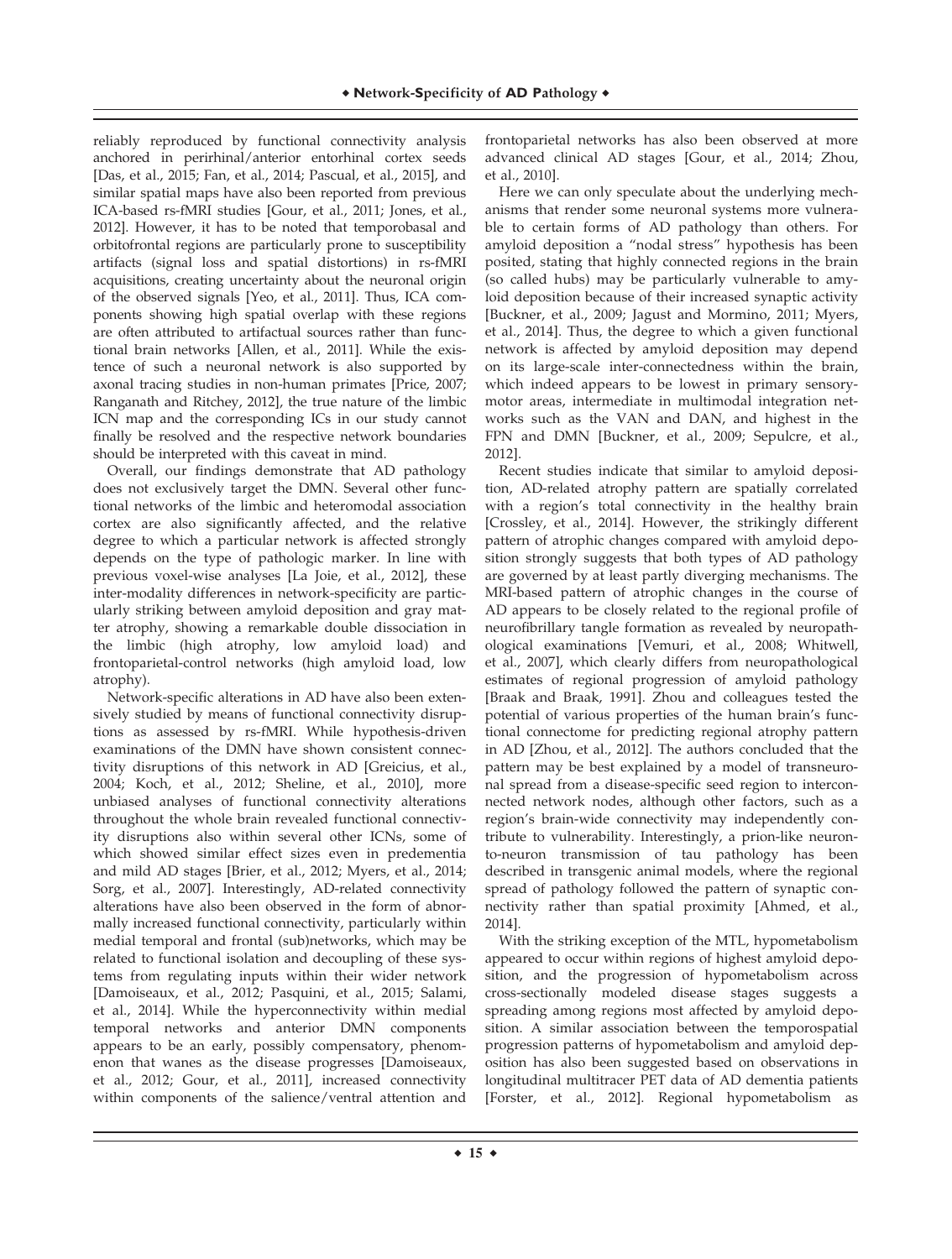measured by FDG-PET is believed to reflect synaptic dysfunction in AD, which may be influenced by both the local toxic effects of amyloid pathology and tangle-related neurodegeneration [Spires-Jones and Hyman, 2014]. This may possibly explain the mixed regional pattern of hypometabolism, with significant effects in widespread neocortical networks characterized by high amyloid deposition as well as in the amyloid-spared but highly atrophic anterior limbic network. However, it has to be noted that the FDG-PET signal in the highly atrophic MTL regions may also be influenced by increased partial volume effects in these areas. Thus, estimates of regional FDG-PET uptake may be artificially decreased in atrophic brain regions, due to a higher contamination of the true gray matter signal with the low signal of surrounding WM and CSF tissue. Although the use of highdimensional image normalization and restriction of the measurement to areas of high gray matter probability should theoretically reduce such effects, we did not apply a formal correction of partial volume effects in this study, and thus the pattern of regional hypometabolism should be interpreted with this possible confounder in mind. Of note, the voxel-based findings in our study are highly consistent with those of previous FDG-PET studies of AD and MCI that did use explicit partial volume correction, equally demonstrating most pronounced hypometabolism in the posterior cingulate cortex and less pronounced, but significant, hypometabolism in the medial temporal lobe [Chetelat, et al., 2008; La Joie, et al., 2012; Mevel, et al., 2007; Mosconi, et al., 2013]. Given the overlapping pattern of amyloid deposition and gray matter atrophy in the posterior cingulate cortex, an intriguing hypothesis is that the particularly high vulnerability of this region for hypometabolism may be based on the regional convergence of amyloid and neurofibrillary tangle pathology. However, in addition to local effects, regional metabolism may also be affected by lesions in remote but structurally and functionally connected areas [Chetelat, et al., 2009; Glodzik, et al., 2014; Grothe, et al., 2015]. More work needs to be done to fully characterize the pathologic mechanisms underlying the complex spatial distribution and progression pattern of neuronal hypometabolism in AD.

In summary, using quantitative methods and large multimodal imaging datasets to robustly estimate AD-related imaging abnormalities as well as functional network maps in the human brain, we confirm a high vulnerability of the DMN for AD-related imaging abnormalities. However, rather than being selective for the DMN, AD pathology appears to affect limbic and heteromodal association networks of the brain in a more general manner, and, importantly, the specific vulnerability profiles of these networks markedly differ for distinct types of pathologic markers. Future studies aiming to characterize neuronal networks that are particularly vulnerable to AD should take differences in the regional vulnerability for distinct types of pathologic markers into account.

#### **ACKNOWLEDGMENTS**

The authors have no conflicts of interests to declare. The ADNI was launched in 2003 by the National Institute on Aging (NIA), the National Institute of Biomedical Imaging and Bioengineering (NIBIB), the Food and Drug Administration (FDA), private pharmaceutical companies and nonprofit organizations, as a \$60 million, 5-year public-private partnership. ADNI is funded by the National Institute on Aging, the National Institute of Biomedical Imaging and Bioengineering, and through generous contributions from the following: Alzheimer's Association; Alzheimer's Drug Discovery Foundation; Araclon Biotech; BioClinica, Inc.; Biogen Idec Inc.; Bristol-Myers Squibb Company; Eisai Inc.; Elan Pharmaceuticals, Inc.; Eli Lilly and Company; EuroImmun; F. Hoffmann-La Roche Ltd and its affiliated company Genentech, Inc.; Fujirebio; GE Healthcare; IXICO Ltd.; Janssen Alzheimer Immunotherapy Research & Development, LLC.; Johnson & Johnson Pharmaceutical Research & Development LLC.; Medpace, Inc.; Merck & Co., Inc.; Meso Scale Diagnostics, LLC.; NeuroRx Research; Neurotrack Technologies; Novartis Pharmaceuticals Corporation; Pfizer Inc.; Piramal Imaging; Servier; Synarc Inc.; and Takeda Pharmaceutical Company. The Canadian Institutes of Health Research is providing funds to support ADNI clinical sites in Canada. Private sector contributions are facilitated by the Foundation for the National Institutes of Health [\(www.fnih.org\)](http://www.fnih.org). The grantee organization is the Northern California Institute for Research and Education, and the study is coordinated by the Alzheimer's Disease Cooperative Study at the University of California, San Diego. ADNI data are disseminated by the Laboratory for Neuro Imaging at the University of Southern California. We would like to thank the ADNI [\(http://adni.loni.usc.](http://adni.loni.usc.edu) [edu](http://adni.loni.usc.edu)/) and MIALAB ([http://mialab.mrn.org/index.html\)](http://mialab.mrn.org/index.html) investigators for publicly sharing their valuable neuroimaging data. Parts of the presented data have been published previously as abstracts at the annual meeting of the Organization for Human Brain Mapping (OHBM), June 08-12, 2014 in Hamburg, Germany, and the Alzheimers Association International Conference (AAIC), July 12-17, 2014 in Copenhagen, Denmark.

#### **REFERENCES**

- Ahmed Z, Cooper J, Murray TK, Garn K, McNaughton E, Clarke H, Parhizkar S, Ward MA, Cavallini A, Jackson S, Bose S, Clavaguera F, Tolnay M, Lavenir I, Goedert M, Hutton ML, O'Neill MJ (2014): A novel in vivo model of tau propagation with rapid and progressive neurofibrillary tangle pathology: the pattern of spread is determined by connectivity, not proximity. Acta Neuropathol 127:667–683.
- Albert MS, DeKosky ST, Dickson D, Dubois B, Feldman HH, Fox NC, Gamst A, Holtzman DM, Jagust WJ, Petersen RC, Snyder PJ, Carrillo MC, Thies B, Phelps CH (2011): The diagnosis of mild cognitive impairment due to Alzheimer's disease: recommendations from the National Institute on Aging-Alzheimer's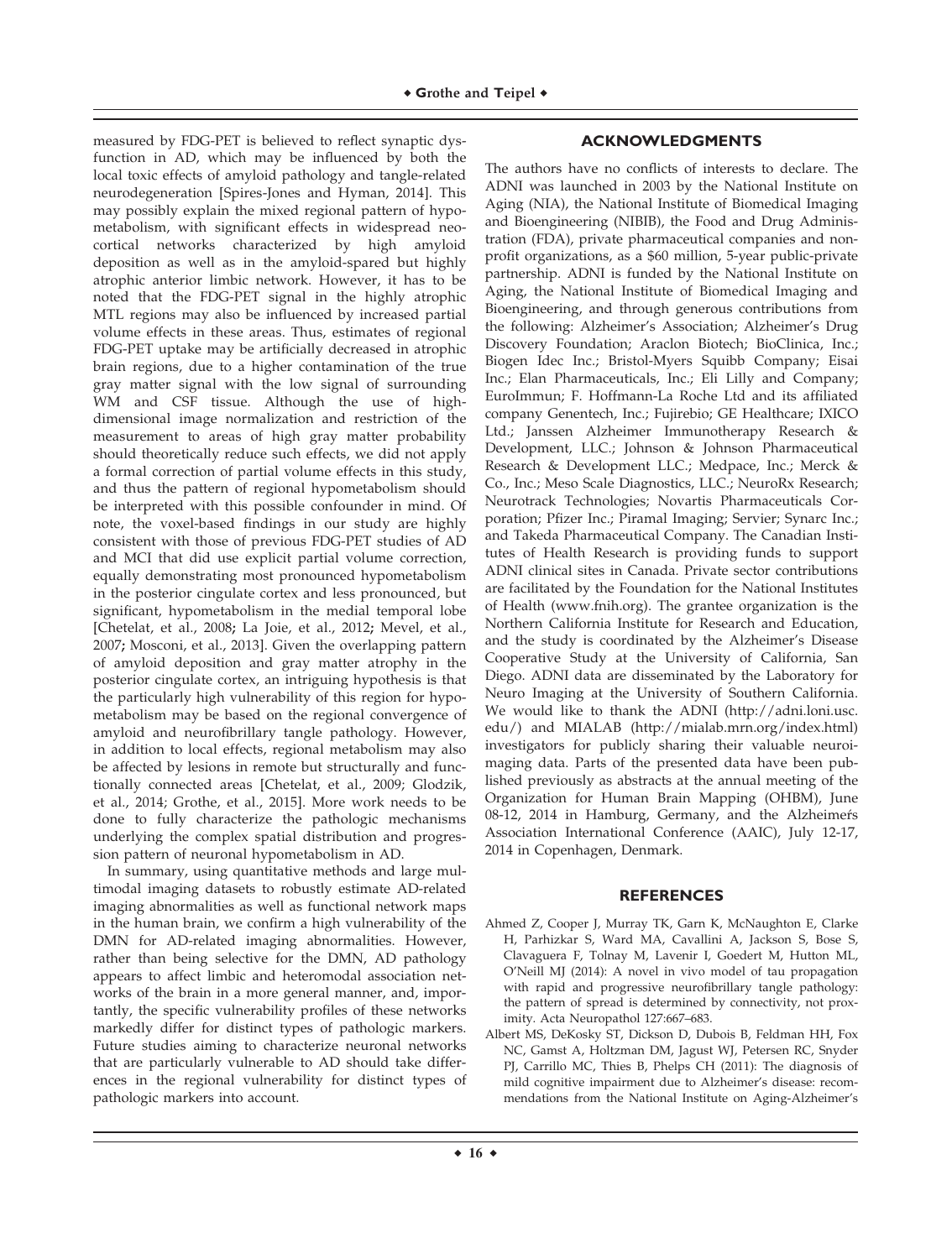Association workgroups on diagnostic guidelines for Alzheimer's disease. Alzheimers Dement 7:270–279.

- Allen EA, Erhardt EB, Damaraju E, Gruner W, Segall JM, Silva RF, Havlicek M, Rachakonda S, Fries J, Kalyanam R, Michael AM, Caprihan A, Turner JA, Eichele T, Adelsheim S, Bryan AD, Bustillo J, Clark VP, Feldstein Ewing SW, Filbey F, Ford CC, Hutchison K, Jung RE, Kiehl KA, Kodituwakku P, Komesu YM, Mayer AR, Pearlson GD, Phillips JP, Sadek JR, Stevens M, Teuscher U, Thoma RJ, Calhoun VD (2011): A baseline for the multivariate comparison of resting-state networks. Front Syst Neurosci 5:2
- Andrews-Hanna JR, Reidler JS, Sepulcre J, Poulin R, Buckner RL (2010): Functional-anatomic fractionation of the brain's default network. Neuron 65:550–562.
- Ashburner J (2007): A fast diffeomorphic image registration algorithm. Neuroimage 38:95–113.
- Bellec P, Rosa-Neto P, Lyttelton OC, Benali H, Evans AC (2010): Multi-level bootstrap analysis of stable clusters in resting-state fMRI. Neuroimage 51:1126–1139.
- Braak H, Braak E (1991): Neuropathological stageing of Alzheimer-related changes. Acta Neuropathol 82:239–259.
- Brier MR, Thomas JB, Snyder AZ, Benzinger TL, Zhang D, Raichle ME, Holtzman DM, Morris JC, Ances BM (2012): Loss of intranetwork and internetwork resting state functional connections with Alzheimer's disease progression. J Neurosci 32: 8890–8899.
- Buckner RL, Sepulcre J, Talukdar T, Krienen FM, Liu H, Hedden T, Andrews-Hanna JR, Sperling RA, Johnson KA (2009): Cortical hubs revealed by intrinsic functional connectivity: mapping, assessment of stability, and relation to Alzheimer's disease. J Neurosci 29:1860–1873.
- Buckner RL, Snyder AZ, Shannon BJ, LaRossa G, Sachs R, Fotenos AF, Sheline YI, Klunk WE, Mathis CA, Morris JC, Mintun MA (2005): Molecular, structural, and functional characterization of Alzheimer's disease: evidence for a relationship between default activity, amyloid, and memory. J Neurosci 25:7709–7717.
- Chetelat G, Desgranges B, Landeau B, Mezenge F, Poline JB, de la Sayette V, Viader F, Eustache F, Baron JC (2008): Direct voxelbased comparison between grey matter hypometabolism and atrophy in Alzheimer's disease. Brain 131:60–71.
- Chetelat G, Villain N, Desgranges B, Eustache F, Baron JC (2009): Posterior cingulate hypometabolism in early Alzheimer's disease: what is the contribution of local atrophy versus disconnection? Brain 132:e133, author reply e134.
- Cohen AL, Fair DA, Dosenbach NU, Miezin FM, Dierker D, Van Essen DC, Schlaggar BL, Petersen SE (2008): Defining functional areas in individual human brains using resting functional connectivity MRI. Neuroimage 41:45–57.
- Crossley NA, Mechelli A, Scott J, Carletti F, Fox PT, McGuire P, Bullmore ET (2014): The hubs of the human connectome are generally implicated in the anatomy of brain disorders. Brain 137:2382–2395.
- Damoiseaux JS, Prater KE, Miller BL, Greicius MD (2012): Functional connectivity tracks clinical deterioration in Alzheimer's disease. Neurobiol Aging 33:828.e19–e30.
- Damoiseaux JS, Rombouts SA, Barkhof F, Scheltens P, Stam CJ, Smith SM, Beckmann CF (2006): Consistent resting-state networks across healthy subjects. Proc Natl Acad Sci USA 103: 13848–13853.
- Das SR, Pluta J, Mancuso L, Kliot D, Yushkevich PA, Wolk DA (2015): Anterior and posterior MTL networks in aging and MCI. Neurobiol Aging 36:S141–S150, S150 e1.
- Dosenbach NU, Fair DA, Miezin FM, Cohen AL, Wenger KK, Dosenbach RA, Fox MD, Snyder AZ, Vincent JL, Raichle ME, Schlaggar BL, Petersen SE (2007): Distinct brain networks for adaptive and stable task control in humans. Proc Natl Acad Sci U S A 104:11073–11078.
- Drzezga A, Becker JA, Van Dijk KR, Sreenivasan A, Talukdar T, Sullivan C, Schultz AP, Sepulcre J, Putcha D, Greve D, Johnson KA, Sperling RA (2011): Neuronal dysfunction and disconnection of cortical hubs in non-demented subjects with elevated amyloid burden. Brain 134:1635–1646.
- Edison P, Archer HA, Hinz R, Hammers A, Pavese N, Tai YF, Hotton G, Cutler D, Fox N, Kennedy A, Rossor M, Brooks DJ (2007): Amyloid, hypometabolism, and cognition in Alzheimer disease: an [11C]PIB and [18F]FDG PET study. Neurology 68: 501–508.
- Fan L, Wang J, Zhang Y, Han W, Yu C, Jiang T (2014): Connectivity-based parcellation of the human temporal pole using diffusion tensor imaging. Cereb Cortex 24:3365–3378.
- Fjell, AM, Amlien, IK, Sneve, MH, Grydeland, H, Tamnes, CK, Chaplin, TA, Rosa, MG, Walhovd, KB (2014): The roots of Alzheimer's disease: are high-expanding cortical areas preferentially targeted? Cereb Cortex 25:2556–2565.
- Fjell AM, McEvoy L, Holland D, Dale AM, Walhovd KB (2013): Brain changes in older adults at very low risk for Alzheimer's disease. J Neurosci 33:8237–8242.
- Forster S, Grimmer T, Miederer I, Henriksen G, Yousefi BH, Graner P, Wester HJ, Forstl H, Kurz A, Dickerson BC, Bartenstein P, Drzezga A (2012): Regional expansion of hypometabolism in Alzheimer's disease follows amyloid deposition with temporal delay. Biol Psychiatry 71:792–797.
- Fox MD, Corbetta M, Snyder AZ, Vincent JL, Raichle ME (2006): Spontaneous neuronal activity distinguishes human dorsal and ventral attention systems. Proc Natl Acad Sci USA 103:10046–10051.
- Fox MD, Snyder AZ, Vincent JL, Corbetta M, Van Essen DC, Raichle ME (2005): The human brain is intrinsically organized into dynamic, anticorrelated functional networks. Proc Natl Acad Sci USA 102:9673–9678.
- Glodzik L, Kuceyeski A, Rusinek H, Tsui W, Mosconi L, Li Y, Osorio RS, Williams S, Randall C, Spector N, McHugh P, Murray J, Pirraglia E, Vallabhajosula S, Raj A, de Leon MJ (2014): Reduced glucose uptake and Abeta in brain regions with hyperintensities in connected white matter. Neuroimage 100:684–691.
- Gour N, Felician O, Didic M, Koric L, Gueriot C, Chanoine V, Confort-Gouny S, Guye M, Ceccaldi M, Ranjeva JP (2014): Functional connectivity changes differ in early and late-onset Alzheimer's disease. Hum Brain Mapp 35:2978–2994.
- Gour N, Ranjeva JP, Ceccaldi M, Confort-Gouny S, Barbeau E, Soulier E, Guye M, Didic M, Felician O (2011): Basal functional connectivity within the anterior temporal network is associated with performance on declarative memory tasks. Neuroimage 58:687–697.
- Greicius MD, Krasnow B, Reiss AL, Menon V (2003): Functional connectivity in the resting brain: a network analysis of the default mode hypothesis. Proc Natl Acad Sci USA 100:253–258.
- Greicius MD, Srivastava G, Reiss AL, Menon V (2004): Defaultmode network activity distinguishes Alzheimer's disease from healthy aging: evidence from functional MRI. Proc Natl Acad Sci USA 101:4637–4642.
- Grothe M, Heinsen H, Teipel S (2013): Longitudinal measures of cholinergic forebrain atrophy in the transition from healthy aging to Alzheimer's disease. Neurobiol Aging 34:1210–1220.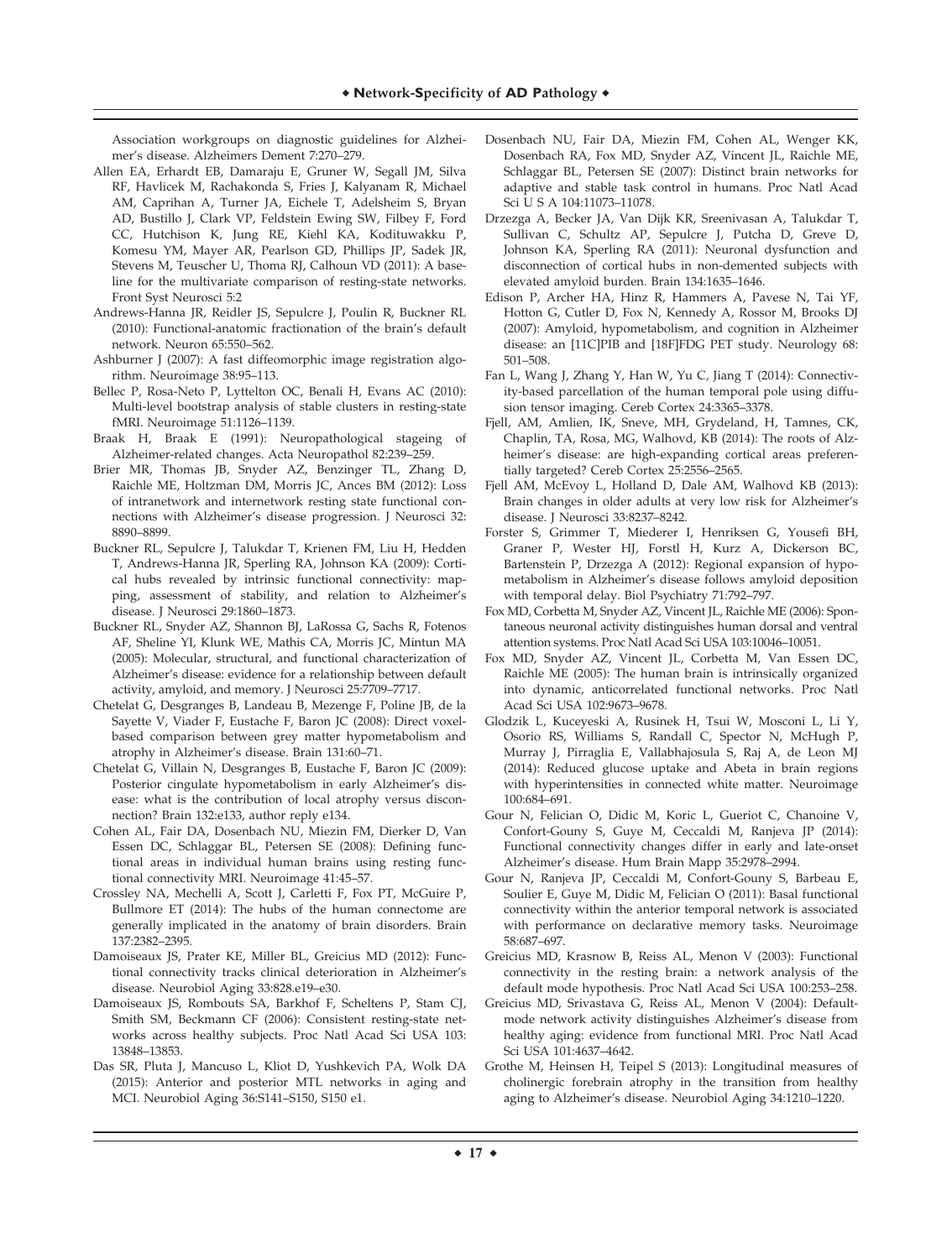- Grothe MJ, Ewers M, Krause B, Heinsen H, Teipel SJ (2014): Basal forebrain atrophy and cortical amyloid deposition in nondemented elderly subjects. Alzheimers Dement 10:S344–S353.
- Grothe, MJ, Heinsen, H, Amaro, EJ, Grinberg, LT, Teipel, SJ: Cognitive Correlates of Basal Forebrain Atrophy and Associated Cortical Hypometabolism in Mild Cognitive Impairment. Cereb Cortex, in press.
- Jagust WJ, Mormino EC (2011): Lifespan brain activity, betaamyloid, and Alzheimer's disease. Trends Cogn Sci 15:520–526.
- Jones DT, Vemuri P, Murphy MC, Gunter JL, Senjem ML, Machulda MM, Przybelski SA, Gregg BE, Kantarci K, Knopman DS, Boeve BF, Petersen RC, Jack CRJ (2012): Nonstationarity in the "resting brain's" modular architecture. PLoS One 7:e39731.
- Kahn I, Andrews-Hanna JR, Vincent JL, Snyder AZ, Buckner RL (2008): Distinct cortical anatomy linked to subregions of the medial temporal lobe revealed by intrinsic functional connectivity. J Neurophysiol 100:129–139.
- Kljajevic V, Grothe MJ, Ewers M, Teipel S (2014): Distinct pattern of hypometabolism and atrophy in preclinical and predementia Alzheimer's disease. Neurobiol Aging 35:1973–1981.
- Koch W, Teipel S, Mueller S, Benninghoff J, Wagner M, Bokde AL, Hampel H, Coates U, Reiser M, Meindl T (2012): Diagnostic power of default mode network resting state fMRI in the detection of Alzheimer's disease. Neurobiol Aging 33:466–478.
- La Joie R, Perrotin A, Barre L, Hommet C, Mezenge F, Ibazizene M, Camus V, Abbas A, Landeau B, Guilloteau D, de La Sayette V, Eustache F, Desgranges B, Chetelat G (2012): Region-specific hierarchy between atrophy, hypometabolism, and beta-amyloid (Abeta) load in Alzheimer's disease dementia. J Neurosci 32:16265–16273.
- Landau SM, Breault C, Joshi AD, Pontecorvo M, Mathis CA, Jagust WJ, Mintun MA (2013): Amyloid-beta imaging with Pittsburgh compound B and florbetapir: comparing radiotracers and quantification methods. J Nucl Med 54:70–77.
- Leech R, Braga R, Sharp DJ (2012): Echoes of the brain within the posterior cingulate cortex. J Neurosci 32:215–222.
- Lehmann M, Madison CM, Ghosh PM, Seeley WW, Mormino E, Greicius MD, Gorno-Tempini ML, Kramer JH, Miller BL, Jagust WJ, Rabinovici GD (2013): Intrinsic connectivity networks in healthy subjects explain clinical variability in Alzheimer's disease. Proc Natl Acad Sci USA 110:11606–11611.
- Mars RB, Sallet J, Schuffelgen U, Jbabdi S, Toni I, Rushworth MF (2012): Connectivity-based subdivisions of the human right "temporoparietal junction area": evidence for different areas participating in different cortical networks. Cereb Cortex 22: 1894–1903.
- McKhann G, Drachman D, Folstein M, Katzman R, Price D, Stadlan EM (1984): Clinical diagnosis of Alzheimer's disease: report of the NINCDS-ADRDA Work Group under the auspices of Department of Health and Human Services Task Force on Alzheimer's Disease. Neurology 34:939–944.
- McKhann GM, Knopman DS, Chertkow H, Hyman BT, Jack CRJ, Kawas CH, Klunk WE, Koroshetz WJ, Manly JJ, Mayeux R, Mohs RC, Morris JC, Rossor MN, Scheltens P, Carrillo MC, Thies B, Weintraub S, Phelps CH (2011): The diagnosis of dementia due to Alzheimer's disease: recommendations from the National Institute on Aging-Alzheimer's Association workgroups on diagnostic guidelines for Alzheimer's disease. Alzheimers Dement 7:263–269.
- Mevel K, Desgranges B, Baron JC, Landeau B, De la Sayette V, Viader F, Eustache F, Chetelat G (2007): Detecting hippocam-

pal hypometabolism in Mild Cognitive Impairment using automatic voxel-based approaches. Neuroimage 37:18–25.

- Mosconi L, Andrews RD, Matthews DC (2013): Comparing brain amyloid deposition, glucose metabolism, and atrophy in mild cognitive impairment with and without a family history of dementia. J Alzheimers Dis 35:509–524.
- Myers N, Pasquini L, Gottler J, Grimmer T, Koch K, Ortner M, Neitzel J, Muhlau M, Forster S, Kurz A, Forstl H, Zimmer C, Wohlschlager AM, Riedl V, Drzezga A, Sorg C (2014): Withinpatient correspondence of amyloid-beta and intrinsic network connectivity in Alzheimer's disease. Brain 137:2052–2064.
- Oh H, Habeck C, Madison C, Jagust W (2014): Covarying alterations in Abeta deposition, glucose metabolism, and gray matter volume in cognitively normal elderly. Hum Brain Mapp 35: 297–308.
- Pascual B, Masdeu JC, Hollenbeck M, Makris N, Insausti R, Ding SL, Dickerson BC (2015): Large-scale brain networks of the human left temporal pole: a functional connectivity MRI study. Cereb Cortex 25:680–702.
- Pasquini L, Scherr M, Tahmasian M, Meng C, Myers NE, Ortner M, Muhlau M, Kurz A, Forstl H, Zimmer C, Grimmer T, Wohlschlager AM, Riedl V, Sorg C (2015): Link between hippocampus' raised local and eased global intrinsic connectivity in AD. Alzheimers Dement 11:475–484.
- Power JD, Cohen AL, Nelson SM, Wig GS, Barnes KA, Church JA, Vogel AC, Laumann TO, Miezin FM, Schlaggar BL, Petersen SE (2011): Functional network organization of the human brain. Neuron 72:665–678.
- Price JL (2007): Definition of the orbital cortex in relation to specific connections with limbic and visceral structures and other cortical regions. Ann N Y Acad Sci 1121:54–71.
- Ranganath C, Ritchey M (2012): Two cortical systems for memoryguided behaviour. Nat Rev Neurosci 13:713–726.
- Royall DR, Palmer RF, Vidoni ED, Honea RA, Burns JM (2012): The default mode network and related right hemisphere structures may be the key substrates of dementia. J Alzheimers Dis 32:467–478.
- Sala-Llonch R, Bosch B, Arenaza-Urquijo EM, Rami L, Bargallo N, Junque C, Molinuevo JL, Bartres-Faz D (2010): Greater defaultmode network abnormalities compared to high order visual processing systems in amnestic mild cognitive impairment: an integrated multi-modal MRI study. J Alzheimers Dis 22:523– 539.
- Salami A, Pudas S, Nyberg L (2014): Elevated hippocampal resting-state connectivity underlies deficient neurocognitive function in aging. Proc Natl Acad Sci USA 111:17654–17659.
- Seeley WW, Crawford RK, Zhou J, Miller BL, Greicius MD (2009): Neurodegenerative diseases target large-scale human brain networks. Neuron 62:42–52.
- Seeley WW, Menon V, Schatzberg AF, Keller J, Glover GH, Kenna H, Reiss AL, Greicius MD (2007): Dissociable intrinsic connectivity networks for salience processing and executive control. J Neurosci 27:2349–2356.
- Sepulcre J, Sabuncu MR, Yeo TB, Liu H, Johnson KA (2012): Stepwise connectivity of the modal cortex reveals the multimodal organization of the human brain. J Neurosci 32:10649–10661.
- Sheline YI, Raichle ME, Snyder AZ, Morris JC, Head D, Wang S, Mintun MA (2010): Amyloid plaques disrupt resting state default mode network connectivity in cognitively normal elderly. Biol Psychiatry 67:584–587.
- Shin J, Lee SY, Kim SJ, Kim SH, Cho SJ, Kim YB (2010): Voxelbased analysis of Alzheimer's disease PET imaging using a